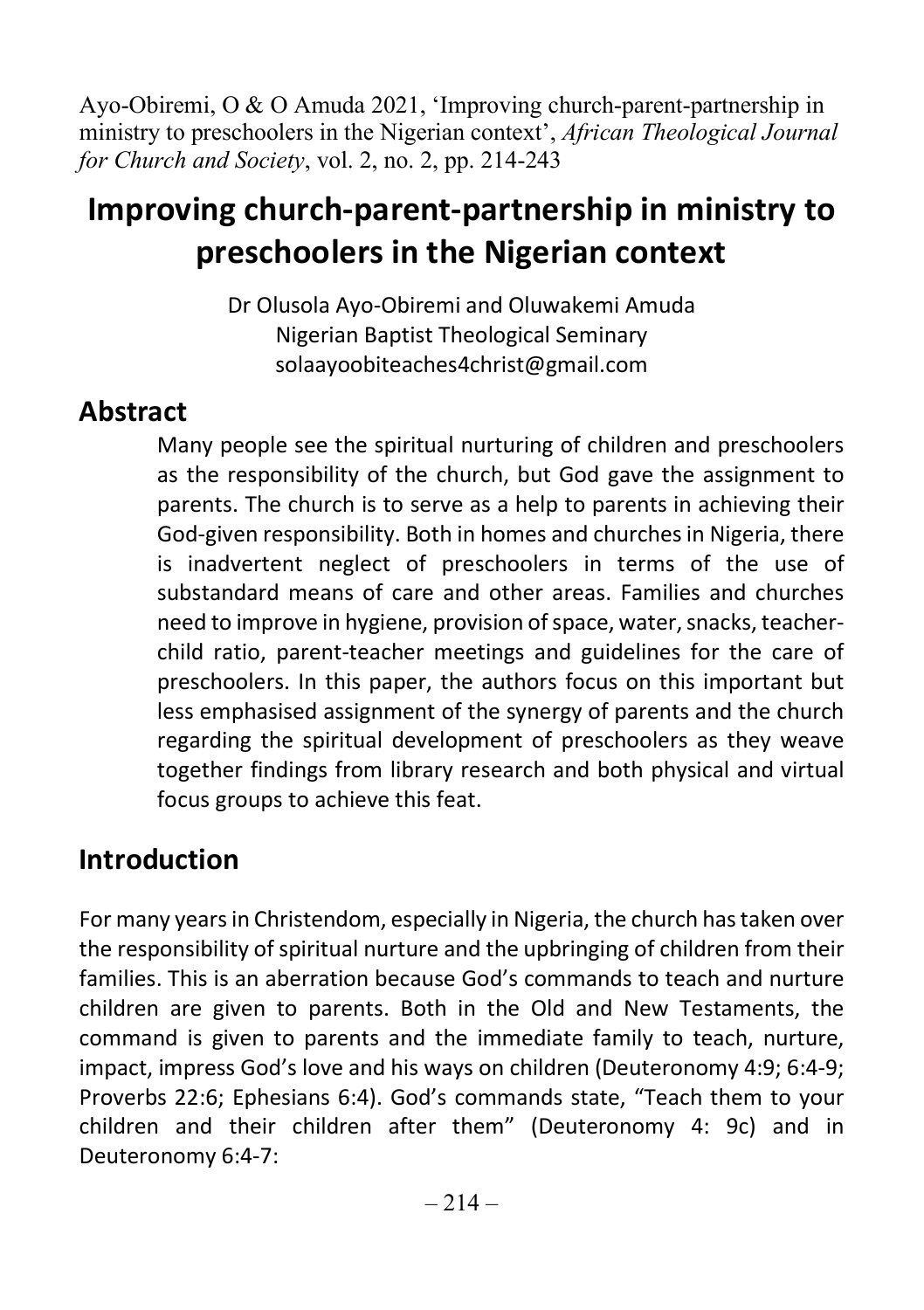Hear, O Israel: the LORD our God, the LORD is one. Love the Lord your God with all your heart and with all your soul and with all your strength. These commandments that I give you today are to be on your hearts. Impress them in your children. Talk about them when you sit at home and when you walk along the road, when you lie down and when you get up.

Parents have a mandate to first know, love, revere and obey God and then to pass this on to their children – to be taught and caught through the way they live and relate with God every day, all the time. The Shema (Deuteronomy 6:4- 9) and other passages on spiritual and all-around nurturing of children are domiciled in the home. Logically and socially speaking also, the home is the first place of socialisation, growth, spiritual experience and all life experiences. It is thus out of order for the church to try to take on the spiritual assignment of nurturing preschoolers and to 'do her own thing' while parents and the family 'do their own thing'. Since the responsibility for spiritual nurture is given first to the biological family as led by the parents, the family of faith should play her role of equipping parents for their divine assignment instead of taking the responsibility off parents.

For effective ministry to preschoolers, there ought to be a partnership between the parents (home) and the church. While many churches have picked up tremendously in recent years in the care of children and teenagers, preschoolers have not received sufficient attention. Preschoolers are created in God's image, they are God's heritage and also part of the world Jesus came to save. It is expedient that they are trained in the Way of the Lord. This paper addresses the neglect of preschoolers by parents and the Church, and the roles parents and the Church have to play, each with their own responsibility in improving the ministry to preschoolers.

## Methodology and respondents

This research combined library research, observation and the use of both face to face and online focus groups. Churches represented in focus groups are 22 in all. They represent churches that are well established with many years of existence to show for it, churches that have been recently organised, churches that have an established long-standing ministry to children and churches that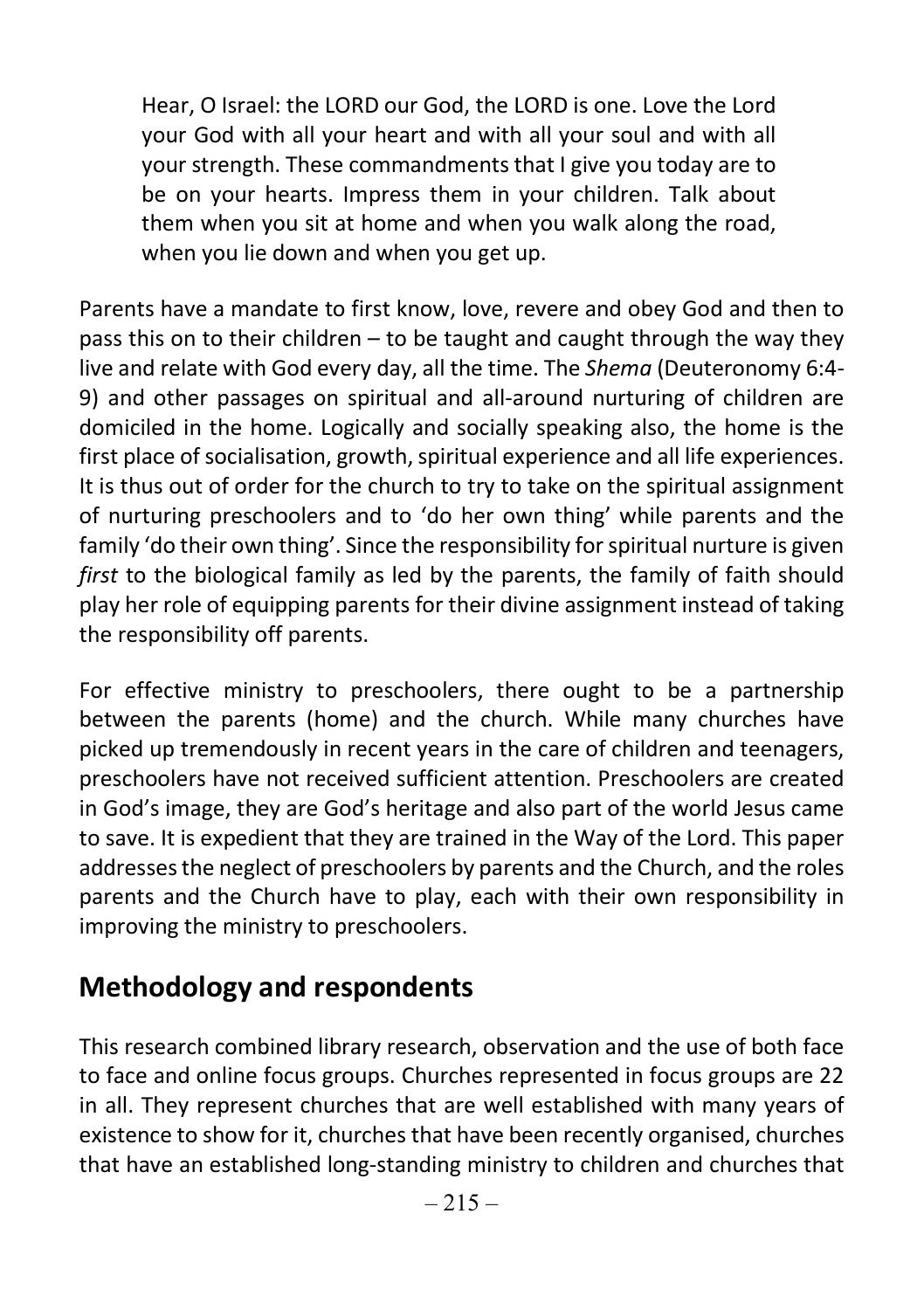are up and coming, established from the year 2000 on. One church is in Ekiti State, one in the Federal Capital Territory (Abuja), two in Lagos State, two in Osun State and thirteen in Oyo State. The larger number in Oyo State (13 churches) are in Ogbomoso where the Nigerian Baptist Theological Seminary  $-$  the oldest degree-granting institution in West Africa  $-$  is domiciled. Ogbomoso has more Baptist churches than many other towns and is often referred to as the 'Jerusalem of the Baptists' in Nigeria. It has a good blend of churches that are closer to traditional society, those that are town-like churches and a few mega-churches as found in some larger cities. Like Ado-Ekiti, which is the capital of Ekiti State, Ibadan is the capital of Oyo State and three churches among the represented churches in the focus groups are located in Ibadan. While the numbers may seem small, it is clear to the writers, one of whom has served as Director of Christian Education of the Nigerian Baptist Convention and thus, travelled to most states in Nigeria, observed and interacted with their children's ministries, that the feedback is quite representative of ministry to preschoolers in the Nigerian Baptist Convention as at 2020.

The churches that respondents in focus groups reported on are: First Baptist Church, Ado Ekiti in Ekiti State, Faith Baptist Church, First Baptist Church, Adegbayi, Polytechnic Baptist Church, Apete all in Ibadan, Peace Baptist Church, Oluponna/Iwo, Bowen University Chapel, Iwo, both in Osun State, Christ Baptist Church, Gbagada, and the Agape Community Baptist Church, Surulere, both in Lagos, First Baptist Church, Garki-Abuja, Antioch Baptist Church, Ayegun Baptist Church, AyoOluwa Baptist Church, High School Area, Grace Baptist Church, Ibukun-Oluwa Baptist Church, Ife Pipe Baptist Church, Olodanbon Baptist Church, Owode Baptist Church, Peniel Baptist Church, Baby Area, Smith International Baptist Academy Chapel, Riverside Baptist Church, Igbo Agbonyin, Taraa Baptist Church, and Victory Baptist Church, Isale General - all in Ogbomoso. The respondents consisted of students in the Faculty of Education, The Nigerian Baptist Theological Seminary, Ogbomoso at Bachelors, Master of Divinity and Post Graduate levels, graduates from the same Faculty serving in various areas of the educational ministry of the church and church members involved in Children's ministry in their respective churches. All respondents had undergone some level of training which exposed them to ideals and principles in children's ministry and therefore they were able to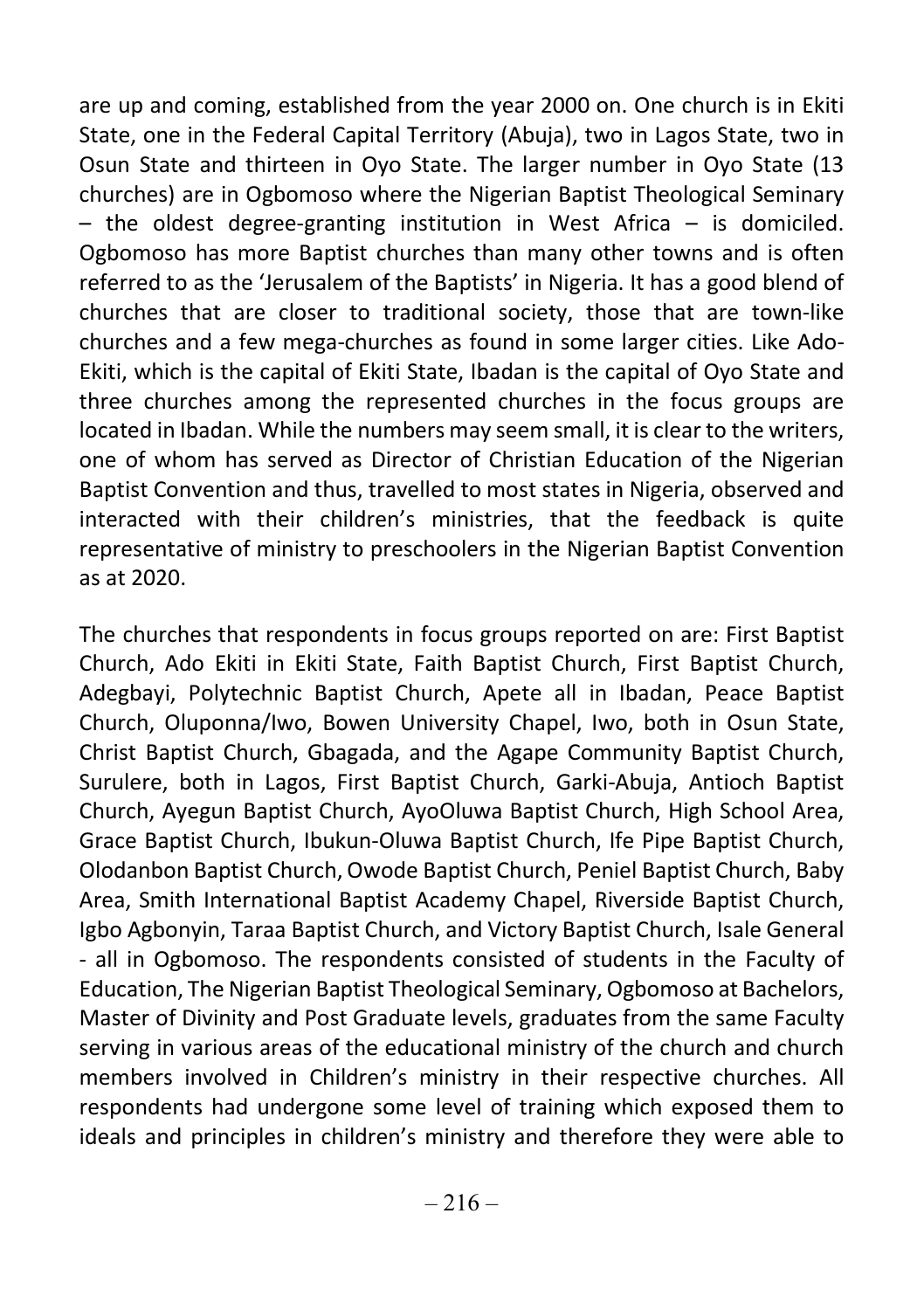objectively report on ministry to preschoolers in the church bodies they represented.

# Positioning

### The neglect

The neglect of preschoolers is not new. In New Testament days, parents brought their (little) children to Jesus to pray for them and lay his hands on them to bless them. His well-meaning disciples felt their Master needed rest and did not need the noise and dirt of these small creatures. Jesus however showed they were as important as the adults who were around Him. Jesus said, "Let little children come to me, and do not hinder them, for the kingdom of heaven belongs to such as these" Mathew 19:14. This was Jesus's response to those who were debarring children and their parents from getting to Him. "With those words, and his subsequent actions, Jesus Christ elevated early childhood to a position of respect and importance" (Wilson 1991:222). Jesus placed a high value on children and meeting their needs as we see in His reaction when asked to help a child, ways He interacted with children, and things He said about them. For instance, Hall states that He 'interrupted ministry' to attend to Jairus's daughter (1980:23), although the ministry to Jairus's daughter should not be seen as an interruption but rather part of Jesus's ministry itself.

In terms of education and early child care, several writers have expressed concern about the state of neglect where preschoolers are concerned. Gwang-Jo Kim and Mami Umayahara (2010) researched early child care services in Asia–Pacific. Their purpose in research was to assess the extent of achieving the Asia-Pacific region's first goal of Education for All, "expanding and improving comprehensive early childhood care and education (ECCE), especially for the most vulnerable and disadvantaged children" and marginalised groups as well as the under-threes. They discovered that particularly, South Asia, has the world's highest proportion of children aged five and under, suffering from stunting. The challenge still exists in 2020. The church needs to rise to this need to help parents in their God-given assignment of rearing preschoolers as "the first two years of life (and we say beyond that) dare not be neglected or slighted in the church program" (Wilson 1986:84).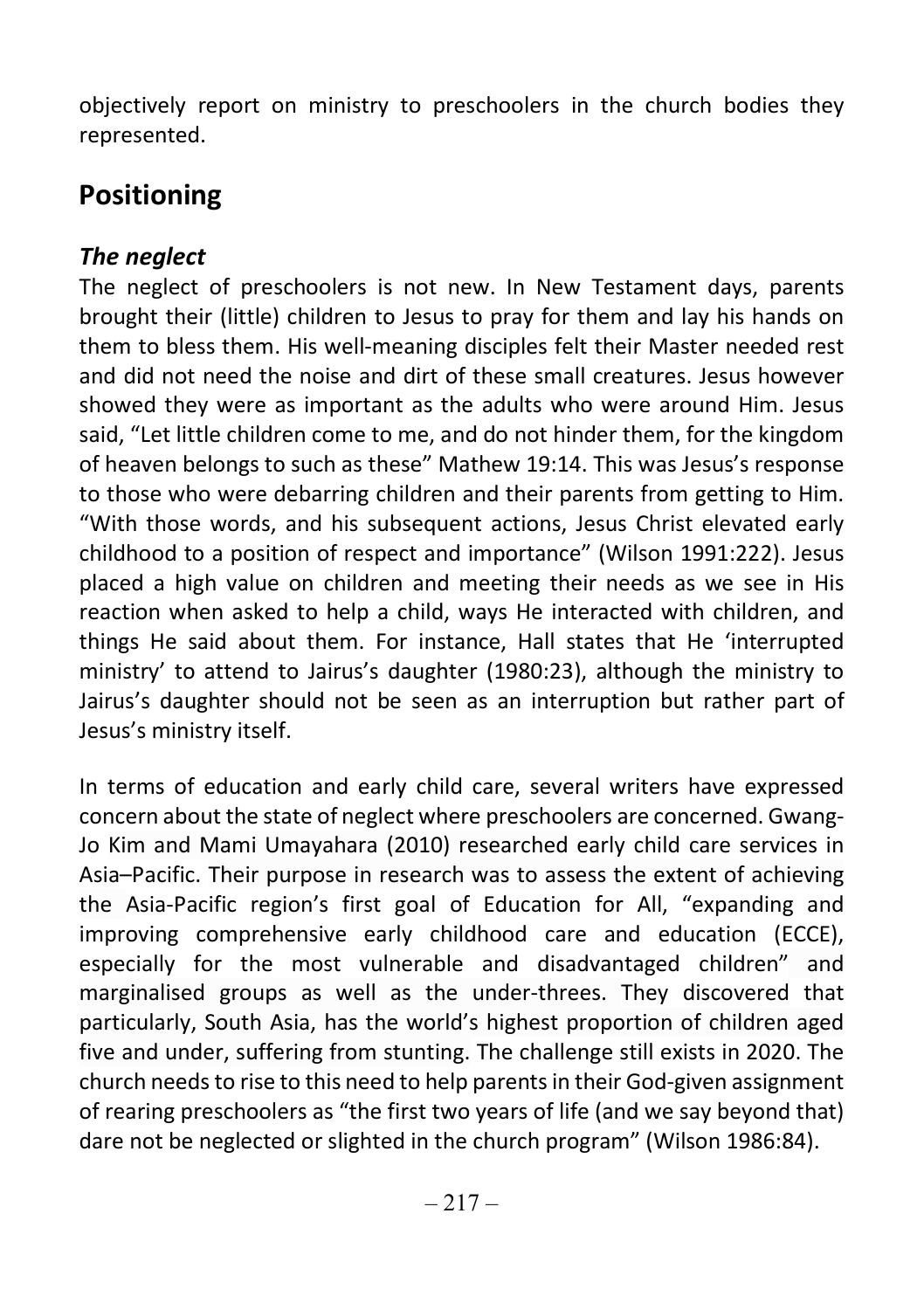Sometimes the neglect of preschoolers is not outright abandonment, but the use of substandard, hurriedly thrown together shoddy and poorly prepared materials, methods and facilities to reach them. Joellen Lewsader and James Elicker researched various unlicensed child care facilities in the State of Indiana, United States of America and realised the number of such facilities is growing and have a greater tendency to not treat preschoolers well (2015:67):

There are no unified child care quality standards across the 50 states, nor even within a single state. Currently, all of the states license most child care centers, yet there are still multiple types of licensing exemptions for programs, ranging from churchsponsored centers, to half-day preschool programs, to government-run centers, to those operated by a university or college.

Lewsader and Elicker are not alone in this concern and not only the USA has this problem. Even where there are rules and regulations in Nigeria such as the Oyo State Ministry of Education's benchmark (2010), the availability of such and its upholding is questionable. Where the church is concerned, these writers are not aware of any regulatory bodies checking what is provided in terms of child care in the Nigerian church, let alone concerning the care of preschoolers. While the average pastor may fast and pray, study the Bible and commentaries to prepare for preaching to adults, many a preschool worker in church (and at home) just makes sure there are snacks and sometimes toys for the preschoolers and they feel that everything is fine. This observation was confirmed in the focus groups held both face to face and virtually. Almost all churches had some form of physical provisions for their children, but not all knew how to handle the care of children professionally.

Neglect of preschoolers extends outside the four walls of the church. Writing on the high cost of neglect, Blackwell (1983:113) states,

Many times as workers with children we tend to concentrate on the children already in our Bible teaching setting and become complacent about our responsibilities for those outside this setting. We glibly say that we are reaching most of our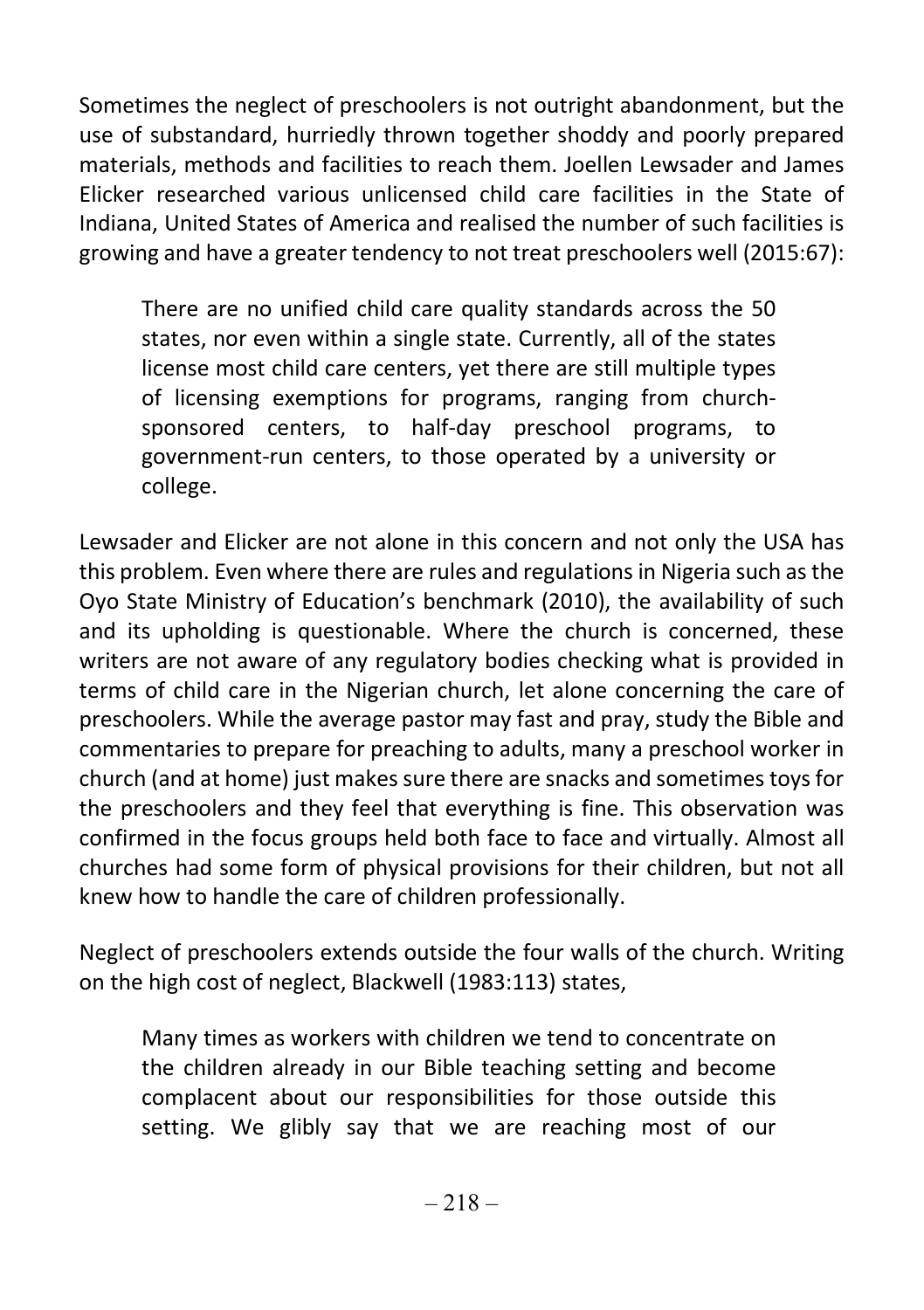possibilities when actually the number of children (preschoolers) to be reached grows every year.

Christians have a responsibility to reach both preschoolers who are brought to church and those who are not in church because their parents have not yet found faith in Christ. By reaching parents and teaching them to raise their preschoolers to a life of faith by providing a Christ-centred, Godly environment, the church will do a better job of fulfilling the Great Commission.

#### The Nigerian Context

Nigeria is a multicultural nation with over 520 living dialects<sup>1</sup>. As the nation is blessed in terms of natural resources, likewise she is endowed with multicultural experiences and creative people. The Nigerian context is a blend of the traditional, the colonial, post-colonial and current. Sometimes it seems the lines of demarcation are fine but at other times, it is quite difficult to draw the demarcation between the past and present in terms of the Nigerian context. Certainly, the past impinges on the present and the future. However, with the world becoming a global village, with the influences of other cultures and traditions, at some points, it is a bit difficult to categorise some practices as being truly exclusively 'Nigerian'.

Every Nigerian culture has an avalanche of good things to draw from as well as things to get rid of from the Christian perspective. In all Nigerian cultures, though in varying shades depending on whether they are single or multiple births, $<sup>2</sup>$  male or female, children are considered a blessing. The place of</sup> preschoolers in the Nigerian context is very similar to Hall's description of preschoolers in the Jewish context (1980:22-23):

<sup>&</sup>lt;sup>1</sup> Seven dialects in Nigeria are reportedly extinct out of 527

<sup>&</sup>lt;sup>2</sup> For instance, while in Yoruba land, multiple births - beginning with twins and on to triplets, quadruplets and so on were seen as a major blessing, for the people of Calabar, until Mary Slessor stopped the killing of twins, the belief was different. In some Nigerian societies while females could inherit, serve as regents and take on other leadership positions, in others, they were totally relegated to the background. Likewise, the social class a baby was born into determined whether the parents would celebrate with pomp and pageantry or hide the 'blessing' of the baby lest it spelt doom for them.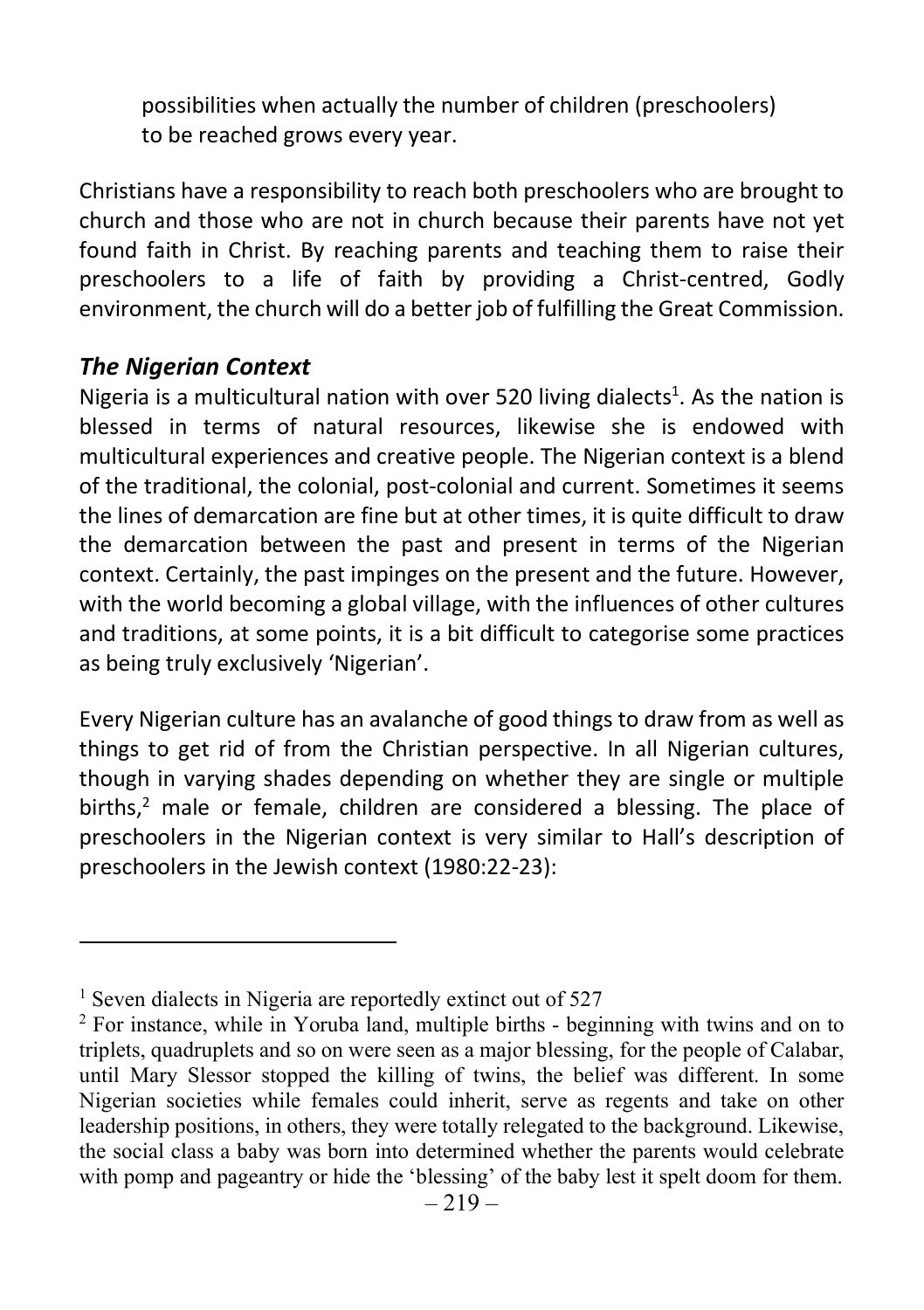Children were important in Jewish societies – owing from the name they were given which were meaningful and showed joy of parents, circumstances of birth or prayer for the quality of life the child was to live; they were protected, had better quality of life than some other societies at the time but the society was not child-centred… The Bible speaks frequently of the obligation of parents to love and provide for children, but nothing about the "rights" of children to expect or demand things.

In many Nigerian cultures, babies are also given names to show their importance, circumstances surrounding their birth, prayers and prophecies parents and family have in mind for the infant. In Nigerian traditional society also, it was more of privileges than 'rights' where children are concerned. Preschoolers were more seen than heard, yet they were to be properly cared for as dependent members of society. There are many proverbs about the role of the elderly in caring for the very young such as 'Agba kii wa loja kori omo tuntun wo' literally meaning that, with the presence of elders in the market when a baby is mounted on the back, the baby's head will not be allowed to become unstable at the back of the one carrying the baby. The elderly in society would always ensure infants were properly cared for by mothers and other caregivers.

Another such proverb is that one person gives birth to the child but the whole village raises the child. Child care in Nigerian traditional society was communal and not individualistic. All adults are responsible to teach the young child the values of society and correct the child when they err. "In many Nigerian ethnic groups, the education of children is a community responsibility. For example, in the Igbo culture, the training of children is the work of both men and women, within the family and outside it… It is not strange to see a man disciplining a child who is not his own" (Embassy of The People's Republic of China in The Federal Republic of Nigeria 2015).

In the traditional Nigerian society, the way to ensure compliance to social, spiritual and other norms was to instil fear. This has continued to date where some adults feel it is acceptable to tell lies to a preschooler to ensure compliance – lies that are rooted in fear such as a masquerade coming to pick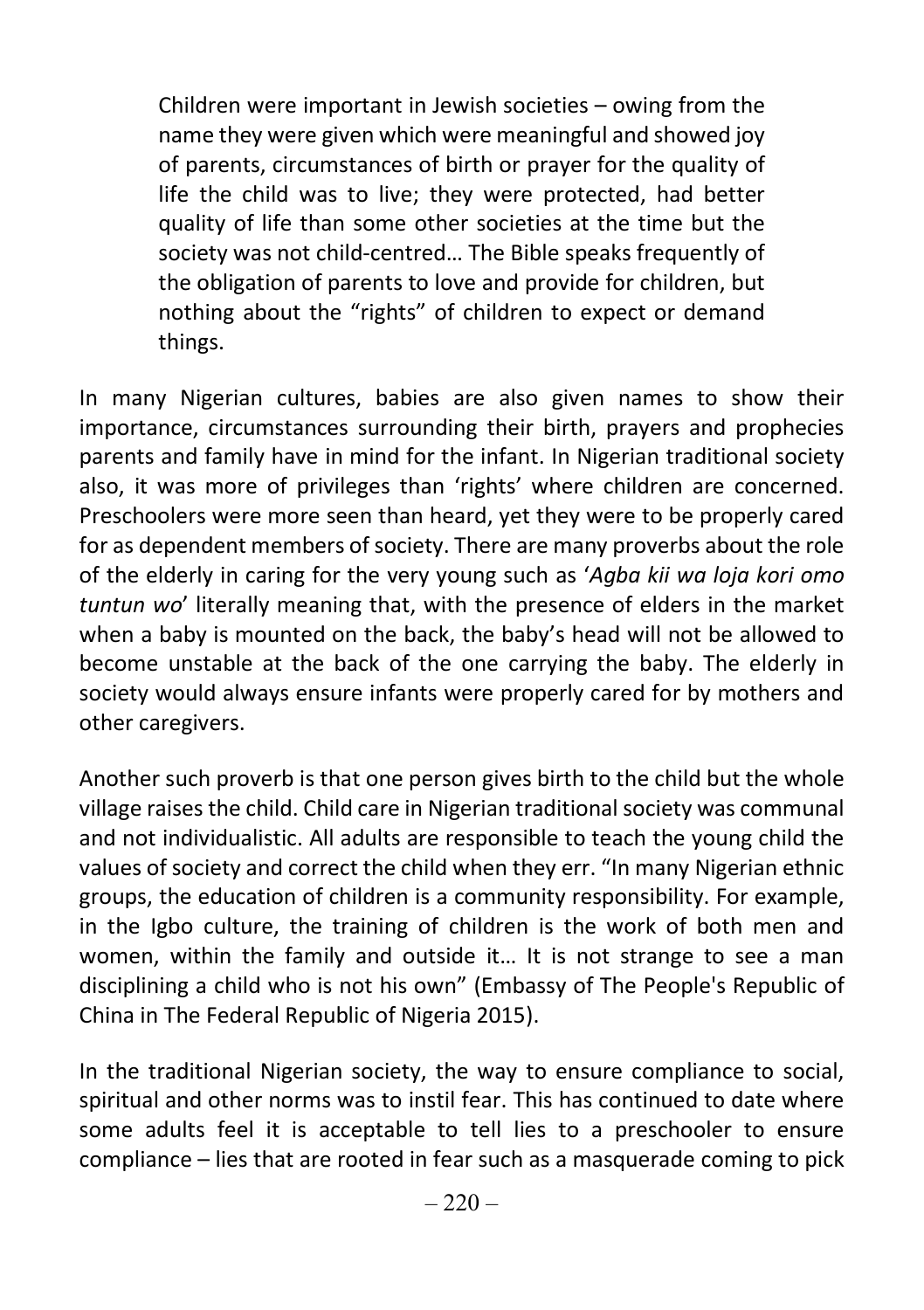the child, police around the corner to catch them and at times even medical personnel and ministers of the gospel are among the 'terrorists' used to instil fear of punishment in the unruly preschooler or to catch the disobedient. Obedience is therefore often based more on fear than on love.

Preschoolers were not expected in traditional society to work for pay but once they could understand simple commands, they were given household chores and they were expected to join parents and family on the family farm or in the family business. Infants were subtly derided in songs (lullabies) used to pacify them for just eating and having round tummies but not working.

Abemu mi, ko ro'ko, Abemu mi, ko r'odo. Bo ba ji, a gb'obe kanna; a jeba tan a s'ekun rogodo; Omo oloro to n je'yin awo…

(Meaning: My dear Abemu (the baby) neither goes to the farm or the river to assist others. She only sleeps, warms stew/soup, eats and has a round tummy. She enjoys the riches of the land/parents, eating the egg of guinea fowls'). Both in the traditional society and currently, Nigerian children are taught to do chores and to work (Embassy of The People's Republic of China in The Federal Republic of Nigeria 2015):

As children, many Nigerians learn that laziness is not acceptable; everyone is expected to contribute. When children reach the age of about four or five, they often are expected to start performing a share of the household duties… These tasks help the children learn how to become productive members of their family and community.

In current Nigerian society also, preschoolers are taught generally to assist with sales where parents are traders, to do household chores like fetching water, sweeping, picking refuse/litter and so on. The assumption in the Nigerian context is that the preschooler does not know anything and has to be taught all that society expects of them. They are seen as a blank slate who needs to have the right values written on them to become the civil person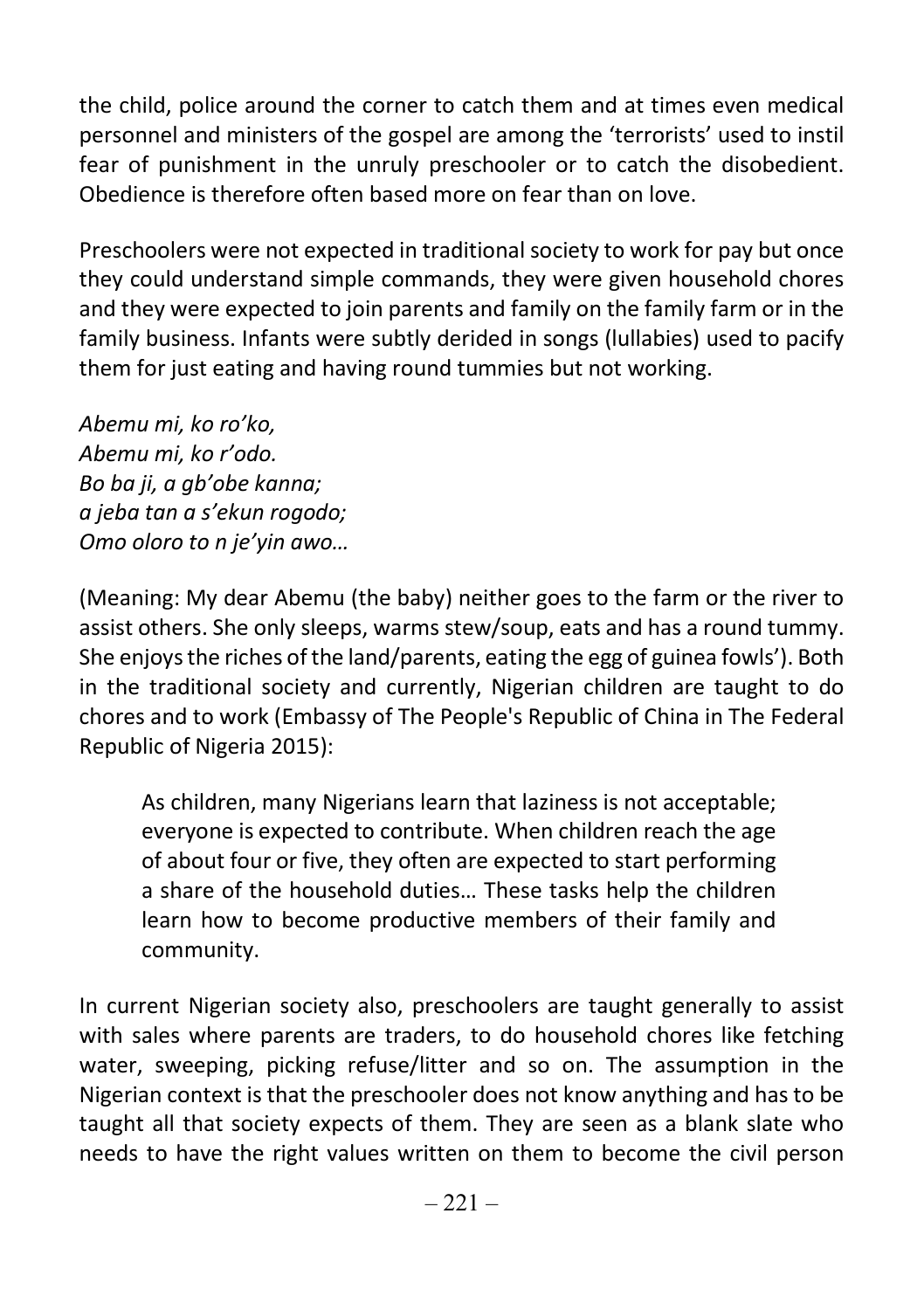society expects them to become. The Nigerian traditional milieu puts the responsibility on the shoulder of the immediate family assisted by the whole village or society. The ill-mannered child is a disgrace to the whole village but first and foremost an indication of lack of home training from the compound to which the child belongs.

### The Need

As a result of ignorance, many parents, families and churches are not properly playing their roles in the care of preschoolers. They assume all that preschoolers need are the lower needs in Abraham Maslow's hierarchy of human needs – food, clothing, shelter and safety. They forget that these are just basic needs and demotivators, not the motivators the average human being needs to produce maximally – as Maslow advocates. Every human being needs these basic things and more. Meanwhile, even these basic needs which seem to be met leave much to be desired. Only two of the twenty-two churches have provision for separate mats or mattresses for children to sleep on and beddings are not changed immediately after a child uses them before using them for another child. Potable water as provided for preschoolers in some instances are from questionable sources if put under the microscope of academic and World Health Organisation standards. Toys are hardly disinfected but used week after week. Shared space is more common than space set apart for preschoolers, the ratio of caregivers to preschoolers leaves much to be desired. These basic things are not yet in shape and so, it is difficult to emphasise the lacuna where higher needs are concerned. There is the need to begin from lower needs and improve on the ministry to preschoolers.

While Maslow's hierarchy provides a great springboard, it is not sufficient as it does not address the whole *imago Dei* – the image of God in man. The search for God and His will and love is innate and needs to be provided for. Many parents, families and the church fail in providing this for preschoolers because they do not understand the needs and the peculiarities of these children. Meanwhile, everyone involved in Christian ministry from the home front to the church needs a constant reminder that 'the ministry is to people' (Wilson 1991:219). It is the task of Christian educators to orientate parents and the church to rise to their duties as touching the preschoolers in their care.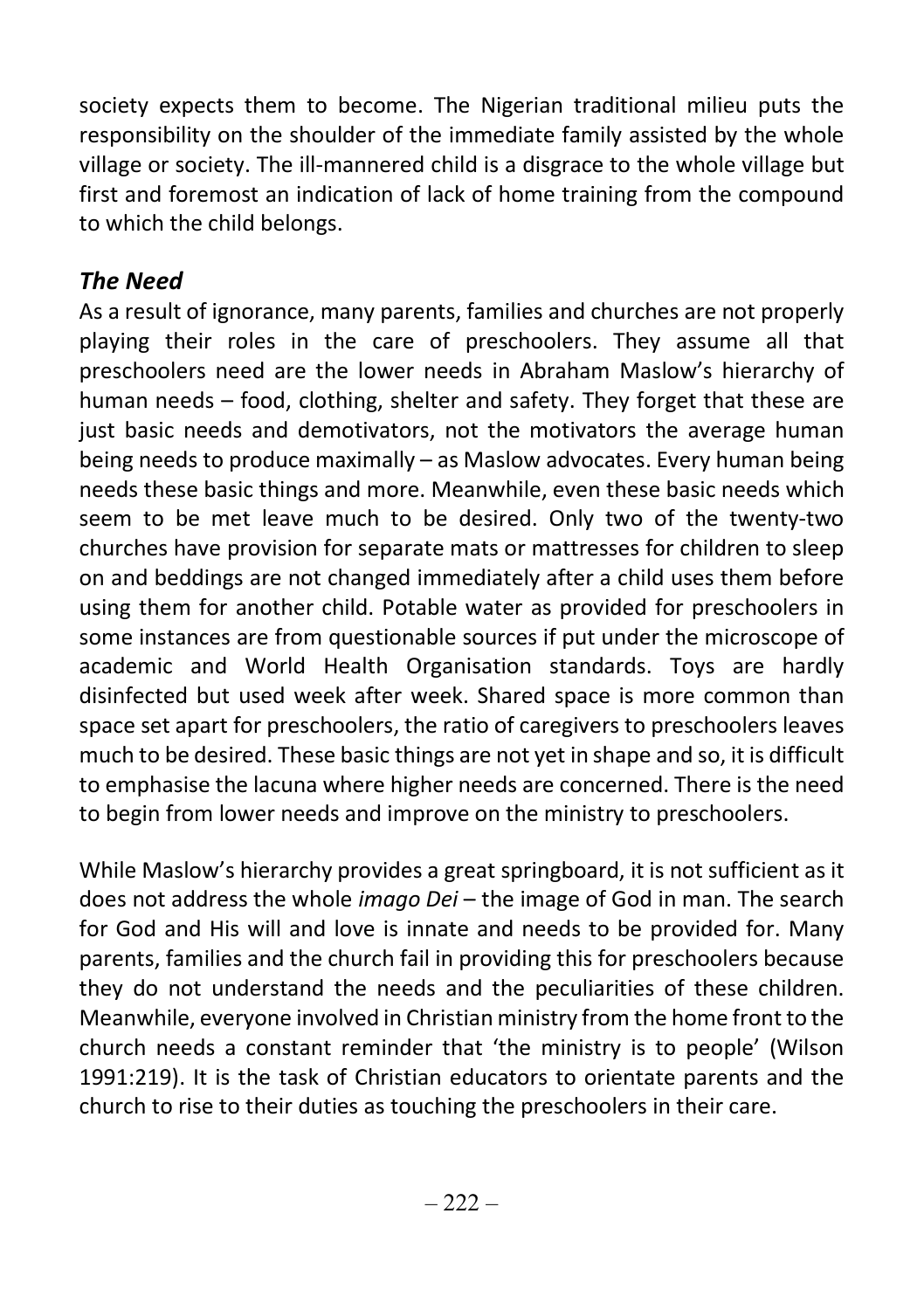# Preschoolers

Preschool years are the early years in the life of a child from birth to age five or six. During this period, internationally, children are expected not to have begun primary (elementary) school and as such, belong to preschool age. The preschool years are the early years of life and thus, also referred to as early childhood. Children within this age range are referred to as preschoolers.

Preschoolers are further divided into infants, toddlers and beginners. The term 'infant' is used to refer to a child during the first twelve months of their lives (Wilson 1986:84) while 'toddler' describes the child who is thirteen to twentyfour months of age (89). The name comes from the child's attempt to walk, which is not yet steady as the child toddles. Three-year-olds are often referred to along with two-year-olds as twos and threes while older preschoolers (beginners) are children between four and six years of age. Each of the categories has its peculiarities and these must be understood by parents and caregivers if their needs would be properly met.

While there are general characteristics for each group of preschoolers, parents and the church must remember that each child has their unique characteristics as well. There is something different and unique about each child as God has taken time to knit each of them as individuals in their mother's womb. No two human beings are exactly alike. As David rightly observed and sang in Psalm 139:14-15, humans are not mass-produced but each is intricately woven by the tender hands of the loving heavenly Father. However, characteristics that cut across the various stages of life and growth process of preschoolers and theories of psychologists help understand preschoolers better.

## Psychology on preschoolers

In his research on children's cognitive development, Jean Piaget identified four sequential stages through which every individual progresses in cognitive development and the first two stages address preschoolers. Piaget's sensorimotor stage begins at birth and lasts till the child is about two years old, thus spanning infancy and toddlerhood. Children's thinking at this stage involves seeing, hearing, moving, touching, tasting and so on. The stage marks a transitional stage from a biological to a psychological being.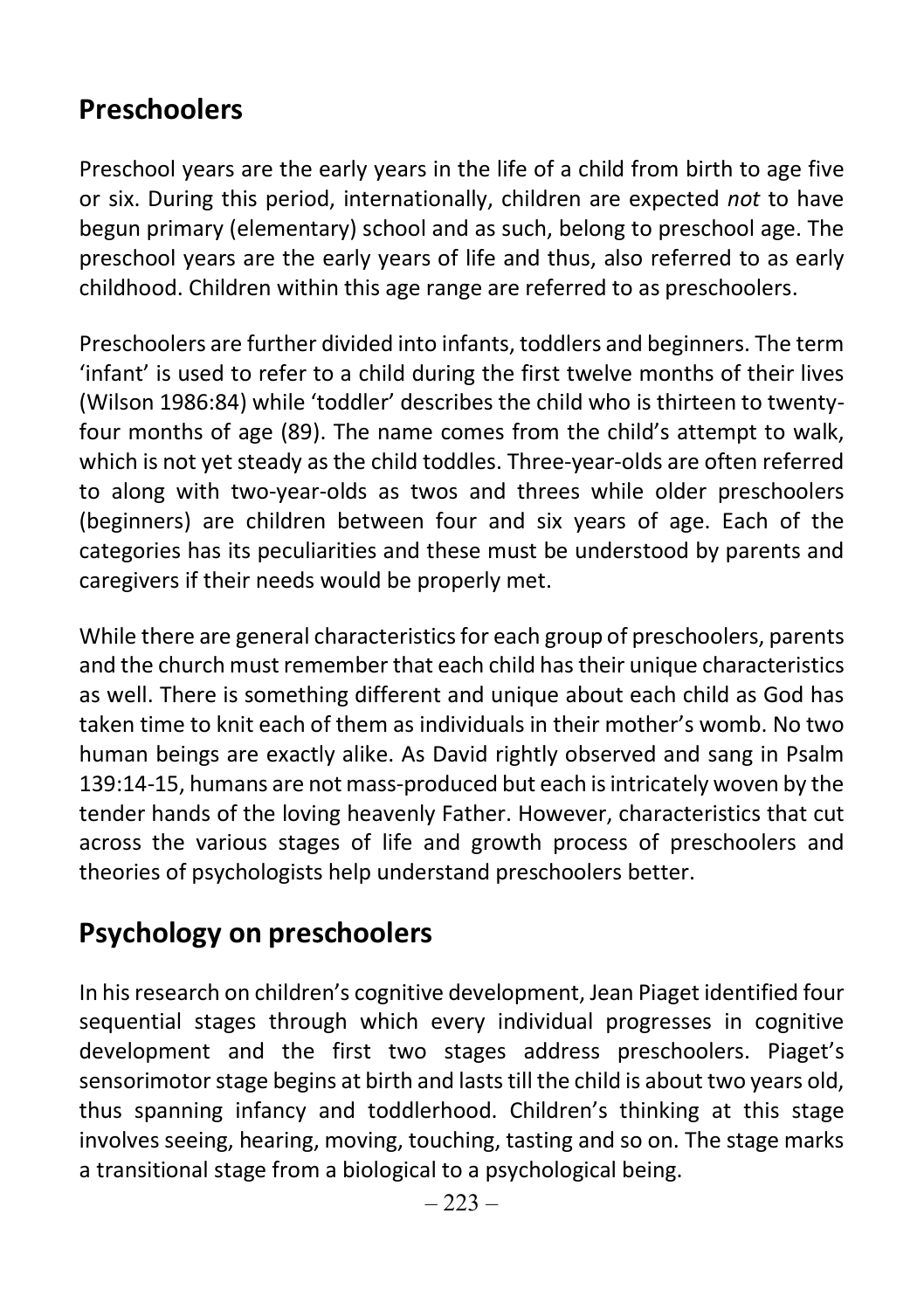Writing on Erikson's stages of Psychosocial development, McLeod (2018) states,

If the care the infant receives is consistent, predictable and reliable, they will develop a sense of trust which will carry with them to other relationships, and they will be able to feel secure even when threatened… If the care has been inconsistent, unpredictable and unreliable, then the infant may develop a sense of mistrust, suspicion, and anxiety. Success in this stage will lead to the virtue of hope… Failing to acquire the virtue of hope will lead to the development of fear.

Gene Getz & Wallace Getz (1986), citing Christian psychologist James R. Dolby, also state that during the first year, the child learns whether the world is cruel or comfortable, they learn that they are a separate entity apart from the world of stimuli outside them. This year is the foundation on which all personality rests. They quickly explain that in coming to Christ, Christ changes people and things, but the impact of the first year of life is still strong in the individual. The early years of life are crucial because those are the years when children learn to decide whether the world is wicked or kind. As Psychologist Erik Erikson (McLeod 2018) noted in the first and second of his eight stages of psychosocial development; preschoolers learn through their experiences with adults whether to trust or mistrust and how to be autonomous or live in shame and doubt:

Autonomy versus shame and doubt is the second stage of Erik Erikson's stages of psychosocial development. This stage occurs between the ages of 18 months to approximately 3 years. According to Erikson, children at this stage are focused on developing a sense of personal control over physical skills and a sense of independence…

If children in this stage are encouraged and supported in their increased independence, they become more confident and secure in their own ability to survive in the world. If children are criticized, overly controlled, or not given the opportunity to assert themselves, they begin to feel inadequate in their ability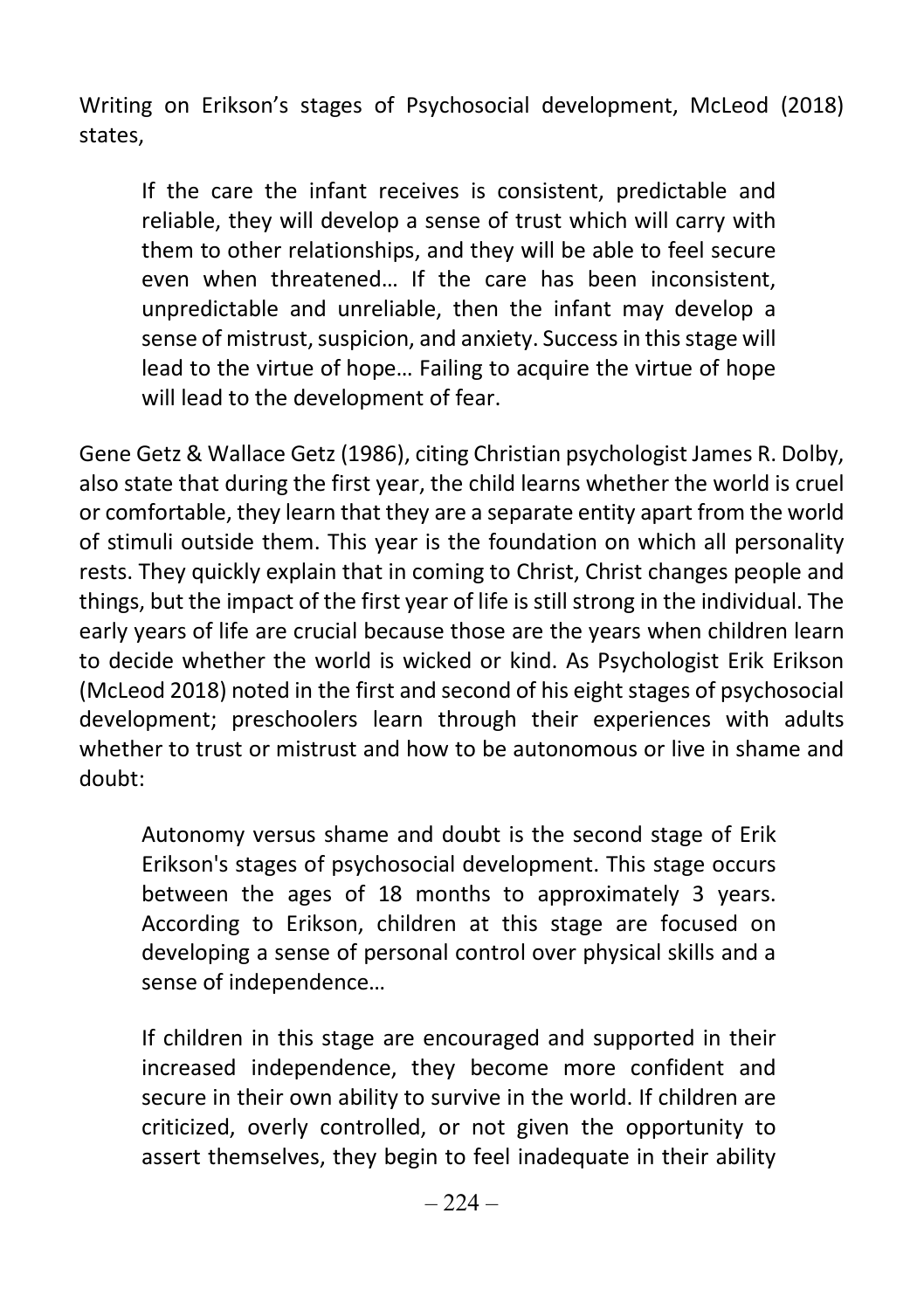to survive, and may then become overly dependent upon others, lack self-esteem, and feel a sense of shame or doubt in their abilities.

Parents and church workers need to be guided to help preschoolers develop autonomy instead of shame and doubt.

# Parents and the church: current ministry and improving in ministry to preschoolers

The improvement of the ministry to preschoolers is first and foremost the responsibility of parents, but the church is not to fold her arms either. "Christian education is a two-way street. The home needs the church, but also it is true that the church needs the home" (Getz and Getz 1986:589-590). Both need to work together more than ever before to ensure that ministry to preschoolers improves and thrives by making the home the starting point, providing the needs of preschoolers regularly and promptly, being inclusive of preschoolers in church plans, programmes and provisions and many other things as explained below.

#### Start from the Home

Preschoolers can learn about God's love and this must start from home. Charity still begins at home. All adults and especially parents need to realize that preschoolers are not too young to have spiritual experiences. "Parents have a significant, irreplaceable role in nurturing their children in the things of God" (Getz and Getz 1986:588). This irreplaceable role as foundation layers and trailblazers must be consciously fulfilled. Parents should monitor all aspects of their children's development. As parents make provision for preschoolers' physical wellbeing, they should also pay attention to their spiritual development (Choun and Lawson 1993). "God's Word must be in the head and heart of the preschooler for it to be useful in their hand" (Ayo-Obiremi 2016:119).

#### Parents set the Pace

In Deuteronomy 6:5-6, Moses instructed parents to love God with all their heart and with all their soul and with all their strength and impress God's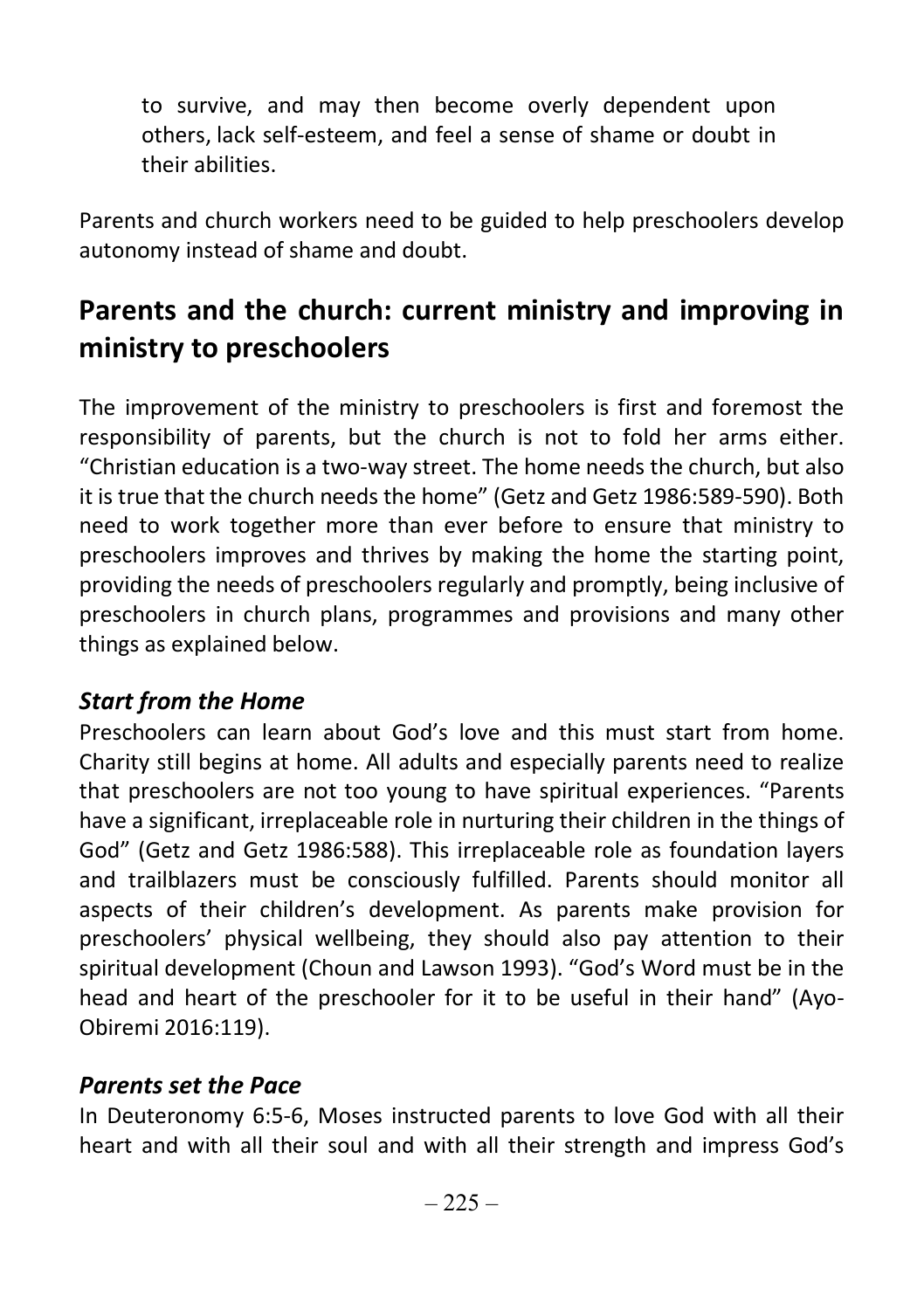commandment upon their children, talking about them at home, along the road, when they lie down and when they get up. As such, parents need more than head knowledge about the Bible. Effective teaching in the home must involve more than a period of instruction and the Word of God must permeate the total atmosphere of the home (Getz and Getz 1986). Beyond knowing and quoting scripture, parents must be good examples of Christian truth and virtue and make use of every opportunity to teach their children in the way of the Lord.

#### Regular Care

The spiritual development of preschoolers begins with good physical care by parents and caregivers in church. Since preschoolers learn best through their senses and the care they receive, it behoves parents and the church to give them the best care possible. It is through lovingly meeting the physical needs of infants that parents and the church minister to them (Wilson 1986:89). Nigerian parents and caregivers must not see their care of preschoolers as mere routine. They should see it as a service to God. They should hum, "speak in simple short sentences", sing "simple songs and rhymes, soothing tunes" There is no need for 'baby talk' or for songs that subtly or outrightly rebuke the infant for not working. Rather, they should sing songs of reassurance of God's love and the love they have for the infant. Care for preschoolers must be regular and predictable, as observed in line with Erikson's discovery. Caregivers must not withhold food, drink or care from preschoolers on any grounds lest they teach them to mistrust. The old wives' myths that paying attention to a crying infant or carrying them when they cry will make them possessive, greedy and clingy must not be adhered to.

With regards to Erikson's second stage of autonomy versus shame and guilt, many parents and churches in Nigeria have a lot to learn to be better caregivers to preschoolers. Often, parents and caregivers are in a hurry, deny preschoolers their freedom, punish them and do not allow preschoolers to exercise their autonomy when they refuse to 'cooperate' with adults as expected (McLeod 2018):

For example, rather than put on a child's clothes, a supportive parent should have the patience to allow the child to try until they succeed or ask for assistance. So, … parents need to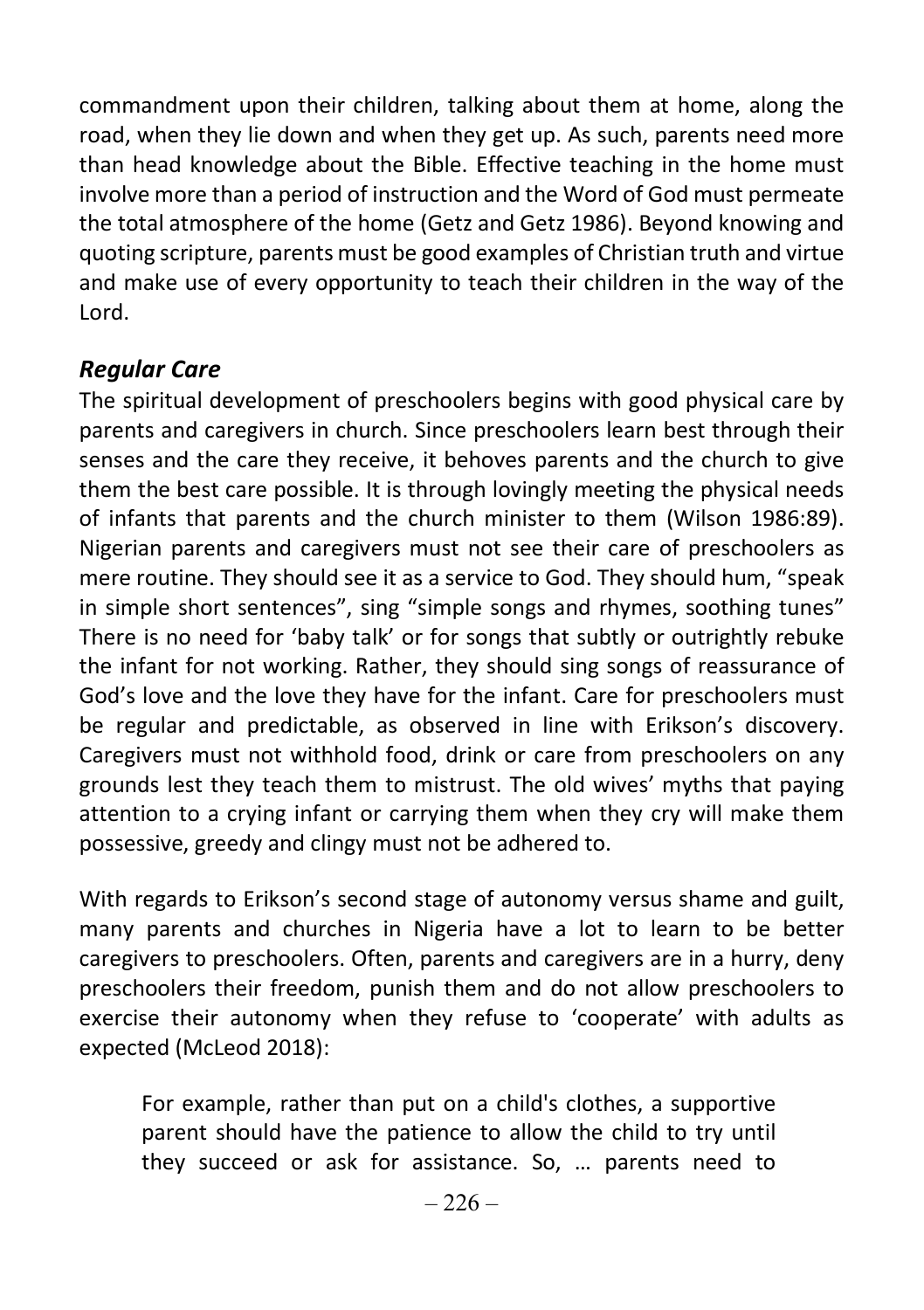encourage the child to become more independent while at the same time protecting the child so that constant failure is avoided.

Erikson states it is critical that parents allow their children to explore the limits of their abilities within an encouraging environment which is tolerant of failure. A delicate balance is required from the parent. They must try not to do everything for the child, but if the child fails at a particular task they must not criticize the child for failures and accidents… The aim has to be "self-control without a loss of self-esteem"

Parents and caregivers need to remember the foregoing, particularly when preparing for church, social functions, during toilet training and other developmental tasks of the preschooler.

#### Appropriate Lessons

Current day Nigeria seems to have an invisible force pushing parents and establishments to rush the lives of the children. Babies are rushed off to school, toddlers rushed to run and not just walk and especially schools rush the educational steps so they can boast of the youngest, most brilliant products. As soon as children can speak, they are taught ABC and 123. When muscle skills are not yet developed, they are rushed to hold tiny pencils and write. Parents tend to see it as a pride that their 3-year-old is writing. There are lots of dangers in rushing children through early childhood.

Unfortunately, the rush carries over into spiritual matters also. Rather than introducing them to spiritual exercises beyond their age, preschoolers should be provided with a rich, warm, loving and captivating environment that is supportive of their learning priorities and pacing. In addition to Piaget's submission on cognitive development, Rudolf Steiner in his Waldorf method for early childhood advocates that a child should not be taught intellectually until the intellect has matured at the onset of puberty (Ogletree 1997:48). These writers are not against teaching spiritual values and concepts, but rather advocate that such should be done at the age level of the target learners. Preschoolers should be shown love and taught concrete things that relate to faith in the simplest language they can understand.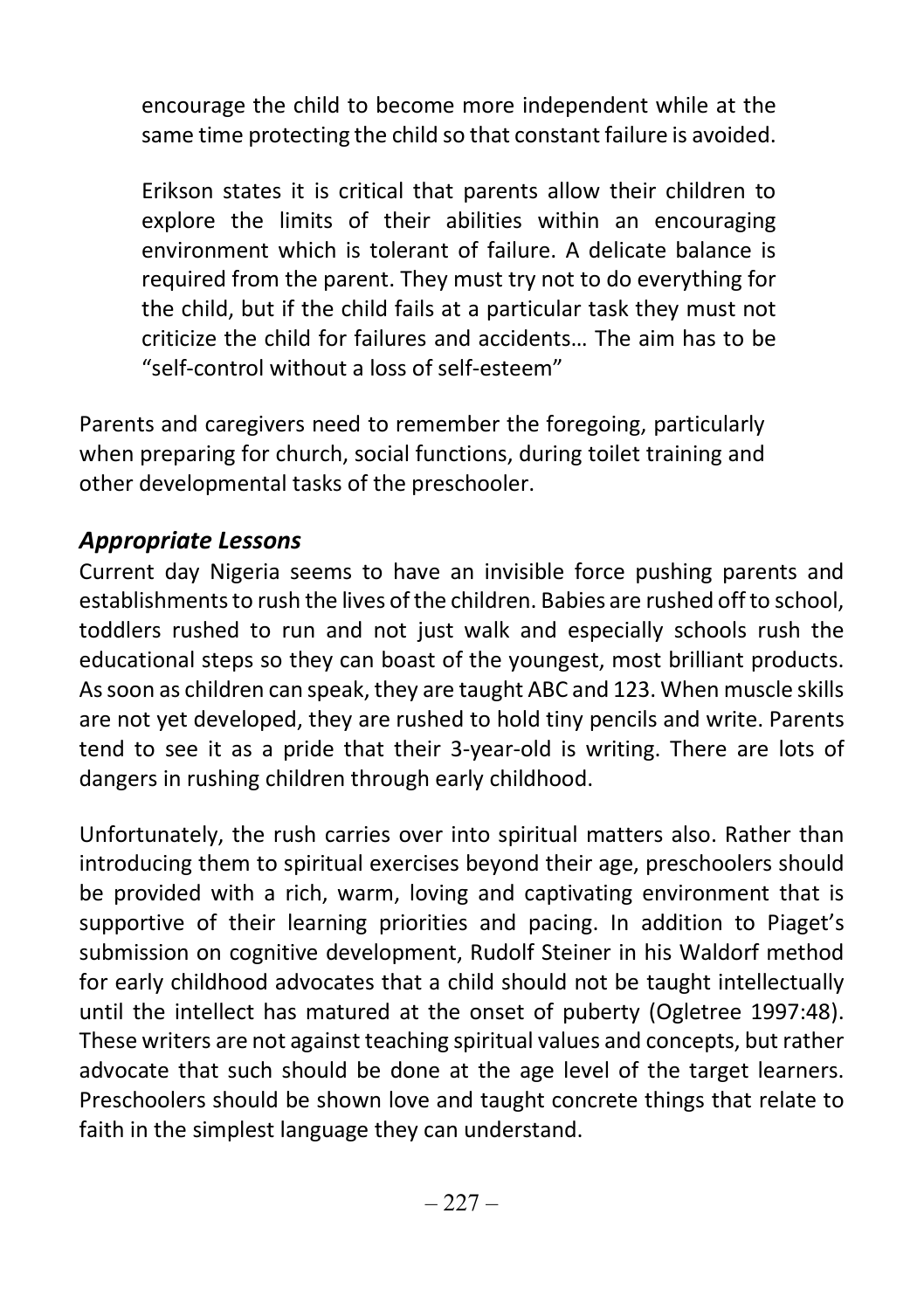### Church Provisions for Preschoolers

The church is not only an opportunity for adults to experience the love of God but also an opportunity for children to grow in the love of Christ. The church needs to provide properly for preschoolers in terms of environment/space, equipment, potable water, healthy snacks, programmes/opportunities, trained workers, parent-worker/teacher meetings, and so on. A church that wants to take after the "New Testament church in every regard must care about and provide for even the youngest individual who comes through its door" (Wilson 1991:221).

### Provision of Proper Environment and Space

In terms of meeting the physical needs of the preschoolers, it was discovered, during this research, that all of the churches studied have some sort of provision on the ground. While two churches have up to two separate rooms for preschoolers, eight have physical space for preschoolers alone. Most of the others have a space they share with other children and two others have plans for the future. Both parents at home and caregivers in churches should provide free space for preschoolers as research has shown that preschoolers need space and that they learn a lot through their environment. The Ministry of Education of Oyo State, Nigeria must have also realised the need for adequate space as they have a benchmark of a minimum of 7m x 4m x 3m as classroom size and 9m x 15m space for a playground, recreational facilities and future expansion for the establishment of nursery schools (Oyo State Government Ministry of Education 2010:7-8). Since young children require more space in which to grow and learn than adults, their needs must become a priority for the church (Choun and Lawson 1993:300).

Wilson (1986:89) rightly observes,

The church wanting to minister to parents as well as infants must do its utmost to provide clean, responsible, efficient, friendly, and loving service to infants and their parents. Such a church is making an investment in lives. No other investment has such rewarding or eternal dividends!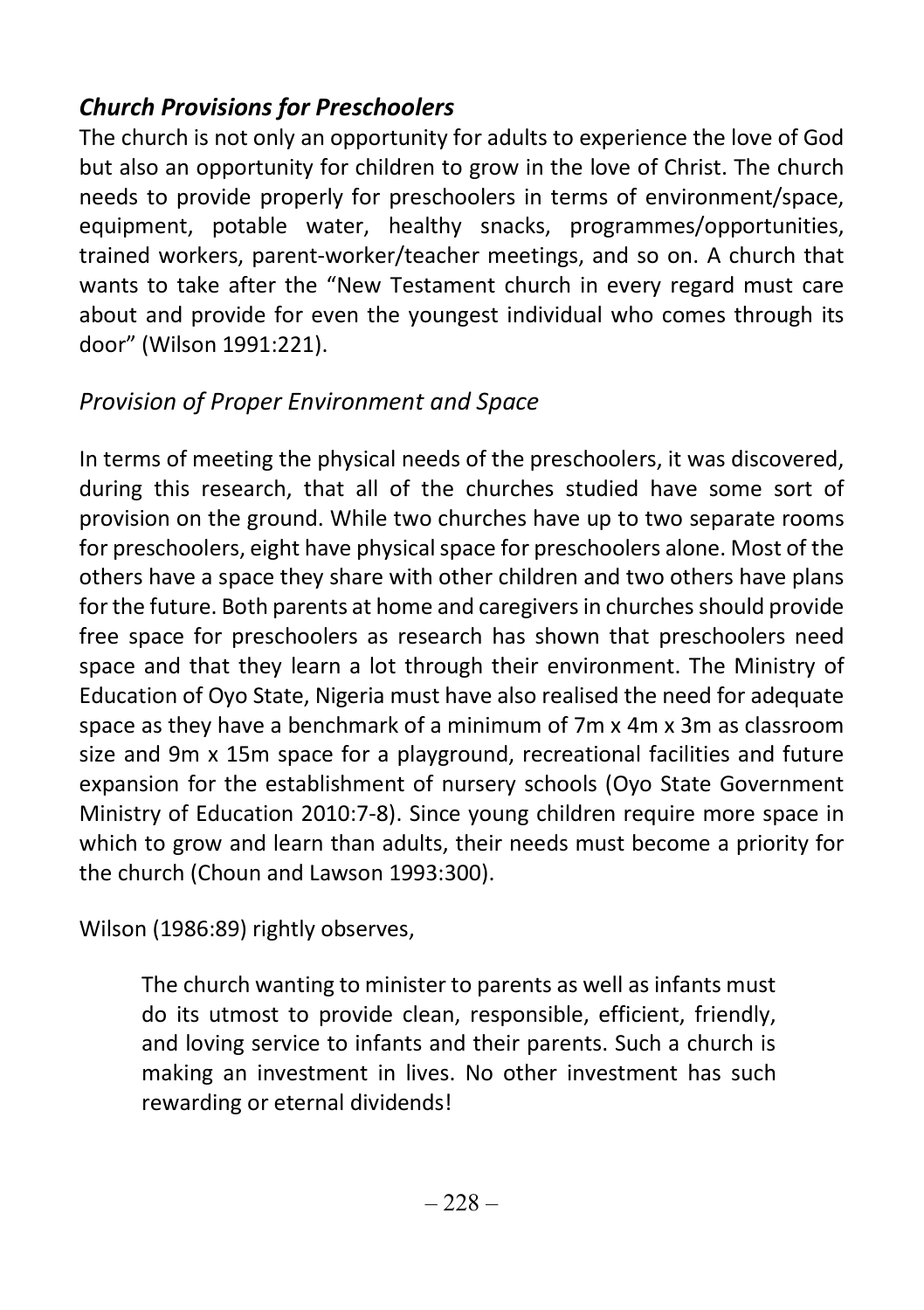Not only infants but all preschoolers are ministered to when the environment is clean and friendly and they are treated with love and acceptance as they should be. Beginning with the surroundings, a preschooler can tell if they are welcome. Rudolf Steiner, a renowned early childhood philosopher propounded the Waldorf method and in it, he educated readers that infants and young children are entirely given over to their physical surroundings. They absorb the world primarily through their senses and respond in the most active mode of knowing i.e., imitation (Barnes 1991:52). The top priority in a preschool programme and the church setting should be to provide a healthy, loving family environment. This will reinforce the young child's sense of trust and independence, recognise the child's needs for self-awareness, confidence, self-expression and self-appreciation (Flanagan 1991:127).

Writing on Early Childhood Centres making the most of indoor space for children's wellbeing and physical activity, Ole Johan Sando (2019) corroborates the need for clean space: "Physical environments supportive of physical active play are beneficial and … dominating the indoor space with tables should be avoided" (506). Where preschoolers have free space to play, they tend to feel freer, safer and tend to be more at home. Preschoolers are better ministered to when given space for free play and creative interaction.

When the environment is right, preschoolers will feel free to learn using their senses and exploring, for children have the innate creative ability to learn, and given the right environment they will learn. Adults at home and church need to provide the right emotional and physical environment and learn how to handle the preschooler with care. Maria Montessori "Italian physician, educator, philosopher, humanitarian & devout Catholic … best known for her philosophy and the Montessori method of education of children from birth to adolescence" (Chacko 2009:78), states that "Yet the child, like all other human beings, has a personality of his own. He carries within him the beauty and dignity of the creative spirit… so that his soul which is pure and very sensitive requires our most delicate care. Man does not live by bread alone even in his infancy" (79).

Blackwell contributed to this discussion many years before Chacko. She lends her voice to the role of the adult concerning a well-prepared environment. "A preschooler who is allowed and encouraged to use his senses, muscles and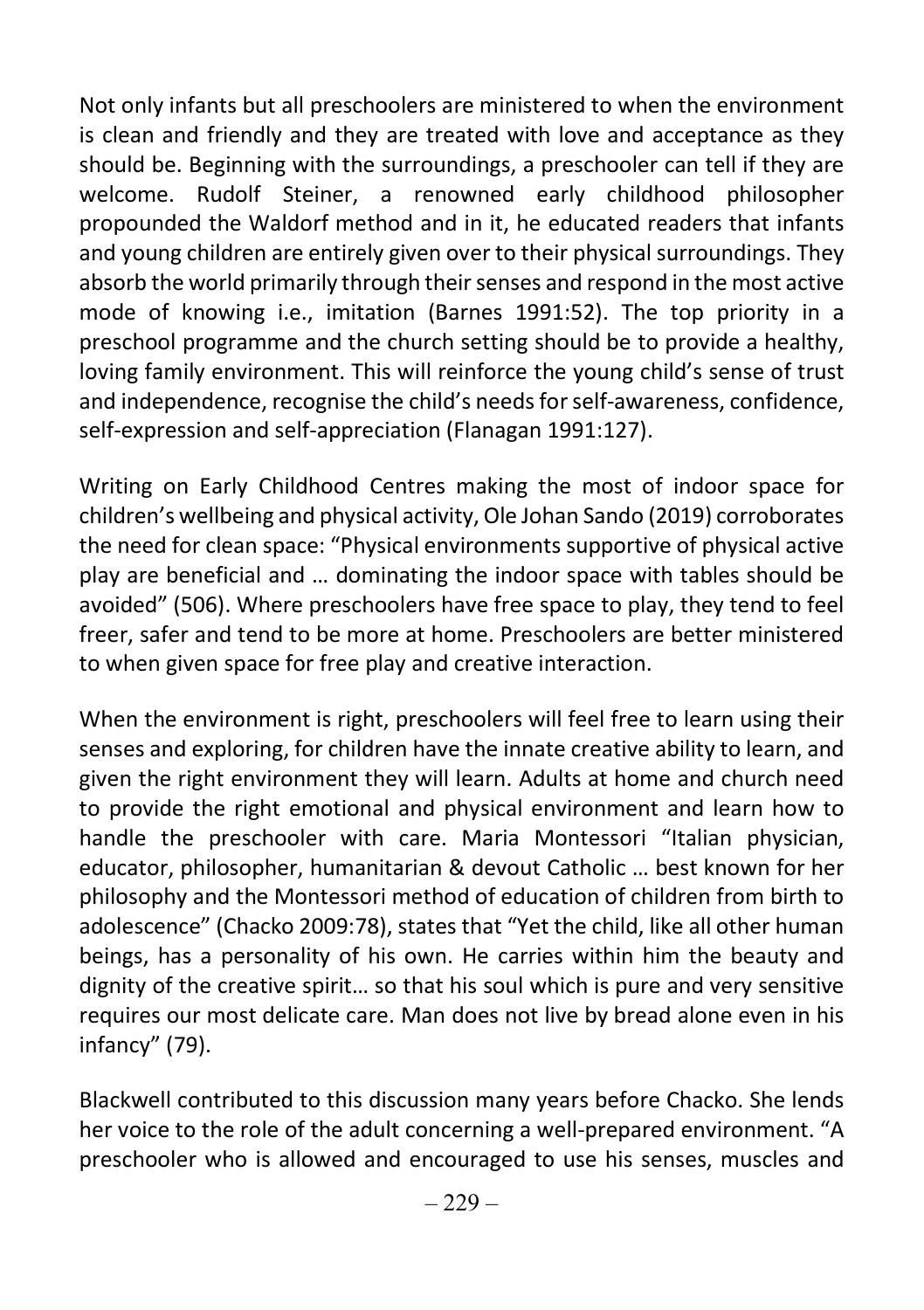imagination to explore the world around him has a basis for sound teaching experiences. . . . He responds when he is encouraged to explore, to do, and be gently led into areas that are unknown to him so that his learning may expand. Adults who touch his life should always be in the role of an encourager rather than one who stifles" (1983:75). In addition to the lack of space provision in some cases, in many more cases, many a Nigerian parent and church caregiver do not allow preschoolers to explore because they see it as too much stress for them. They want 'peace and quiet' and so, use electronic media and various types of screens to keep preschoolers occupied. There is a danger of raising children addicted to the screen. Using the screen as a babysitter (nanny) and caregiver must stop.

### Provision of water

The provision of water was discovered to be as varied as the churches studied. Seventy per cent of the churches were discovered to provide water fetched from a generally agreed-upon local source – a borehole, a tap or general source of 'potable' water. While this is commendable and in line with the Oyo State government benchmark of tap, borehole or deep well (2010:9) as sources of potable water, there is a need to go a step further both in homes and in the church to treat water for preschoolers by filtering it through local means like using new clean handkerchiefs as one of the churches was reported to do, boiling the water, using a factory-made filter or buying water that is certified potable like about five of the other churches were said to do. In some churches, the water is truly potable but all children share cups. For such cases, even if in the homes, utensils are shared as part of Nigerian communal life; the fact that the preschoolers are from different families must be taken into consideration. More so, some diseases are spread through sharing cups, cutlery and other items for food and drink. Post-COVID-19, internationally, care must be taken not to share utensils that can lead to the spreading of germs.

Two of the churches studied have taken care of this challenge by having dispensers and disposable cups. This may be a bit expensive for lower-income earning areas though. Another way out is to have plastic or any other type of unbreakable, (possibly stackable) cups for the children and to provide potable water in a keg or a bucket that has a tap so preschoolers can operate it on their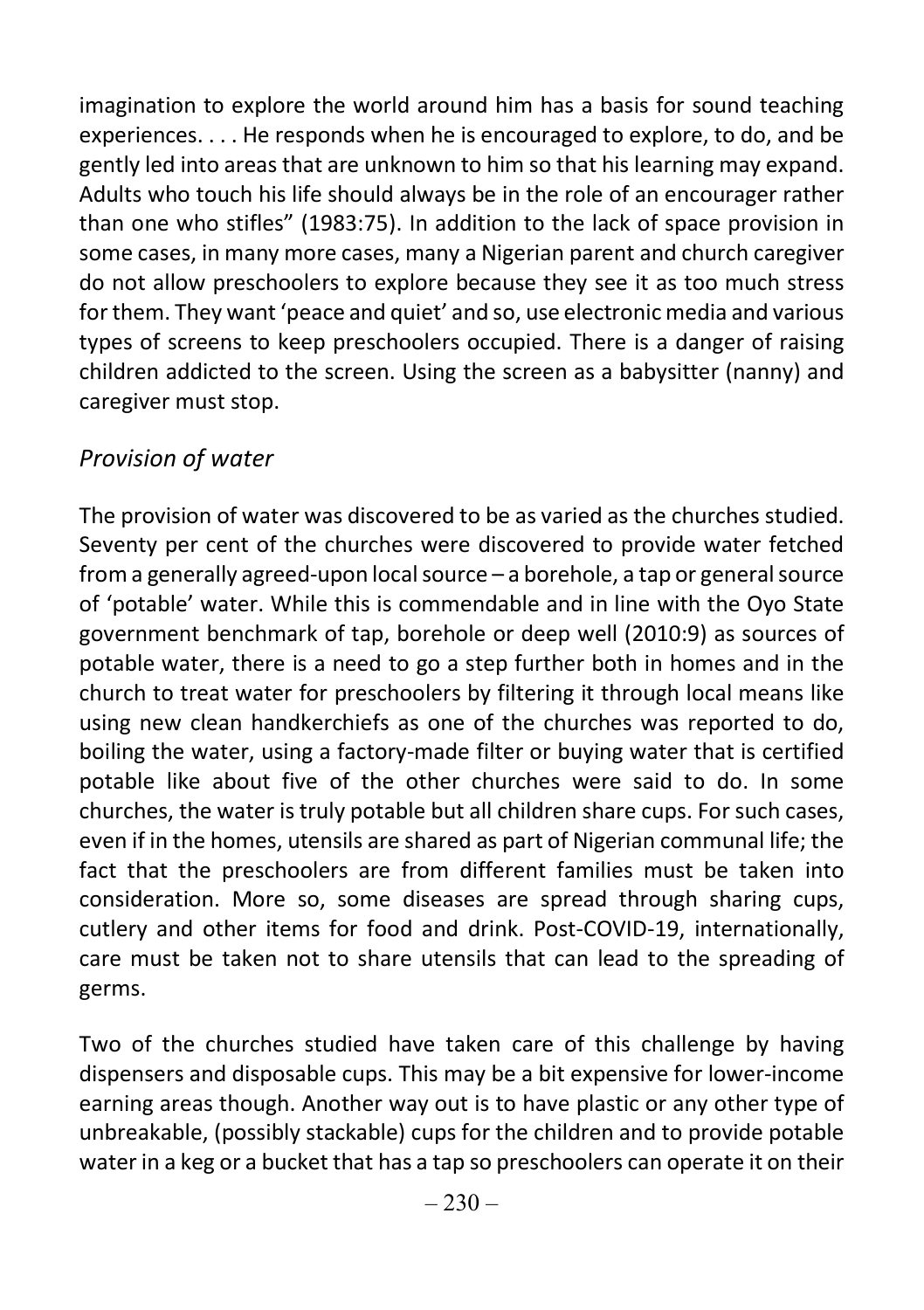own. An open bucket or drum for everyone to dip their cups in is not hygienic either. Where cups are provided generally, the preschool/children workers should label the cups with masking tape and help preschoolers learn to read their respective names or the first key letters of their names so they can pick their cup from a tray or container without mistaking it for another preschooler's cup. Three churches were found to have each child bring their own water bottles from home. These were mainly churches in academic campuses and big cities. Where this option is adopted, the church will need to have some extra water provision for visitors and preschoolers whose caregivers forget theirs at home. These are just some ways of dealing with the health hazards involved where drinking water is concerned. Parents and churches should creatively deal with the problem.

### Provision of Snacks

The provision of snacks by churches studied is commendable. Every church had some form of provision of snacks. While about sixty per cent of the churches provide the snacks from the church purse, others have a roster. In one church on the university campus, the children's workers contribute money to buy snacks, while for others, in addition, parents who have just had a baby, are celebrating a birth date in the family or some other occasion supply biscuits and drinks for preschoolers. Other churches depend solely on celebrants, donors or lovers of children while in four churches, children were reported to bring their own snacks. Sales of snacks to preschoolers served the dual role of a financial business for the Woman's Missionary Union and provision of snacks for the children in two churches while in another church, it was an individual who brought snacks for sale.

Our recommendations are: The provision of snacks should continue but rather than wait for someone to have a celebration, there should be a clear plan for snacks for preschoolers as some of the churches already have, but with the added dimension of deliberately planning for healthy snacks – not the cheapest, most available but a sacrificially well-planned affordable healthy snack time for children both during church programmes and in cases where there is a church school. While it is good that the preschoolers are remembered, giving a child biscuits and carbonated drinks merely to keep them quiet and pacified as some do is the beginning of teaching wrong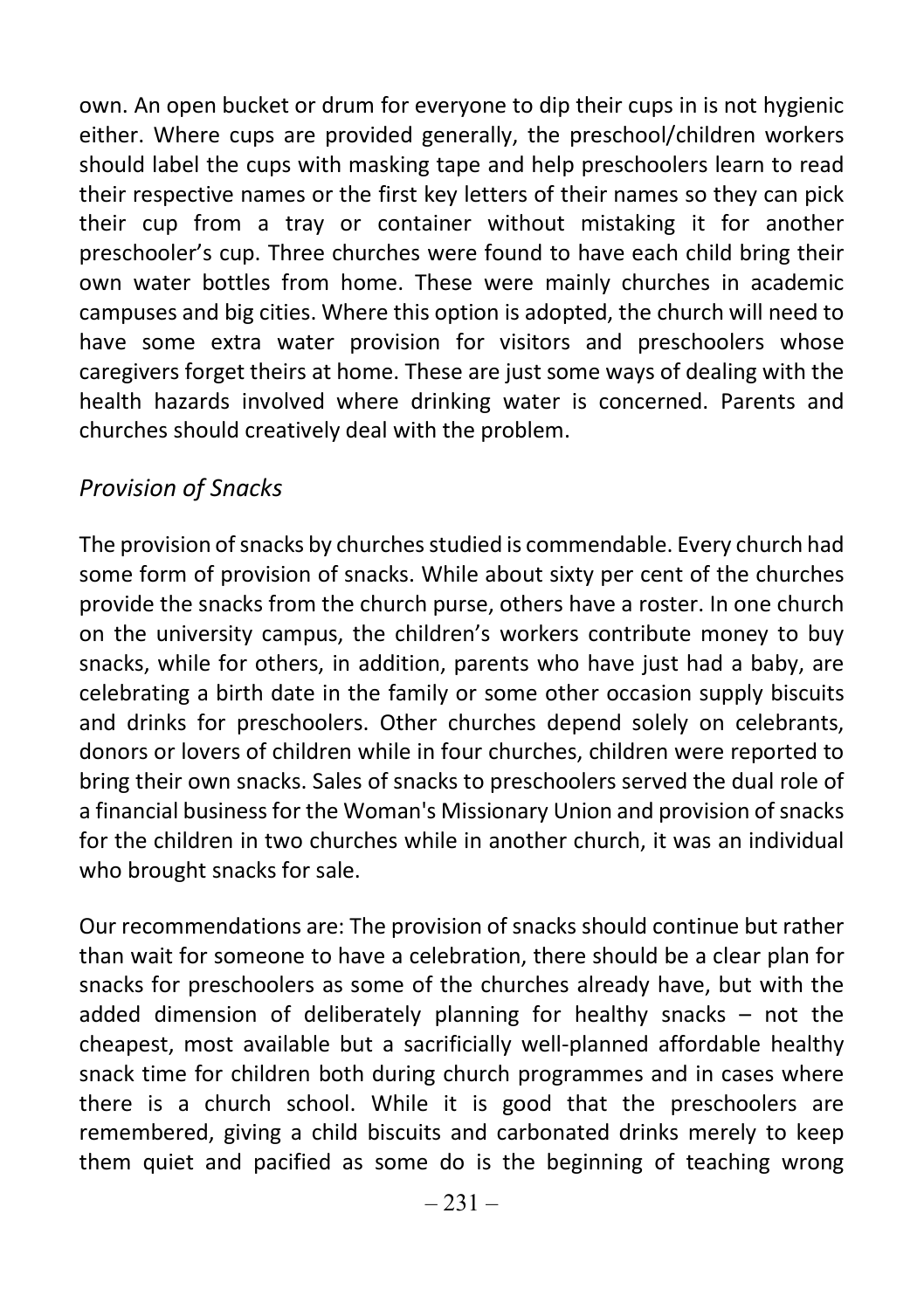priorities in life and may become a foundation for impulse eating when upset – and even for obesity. Preschoolers require healthy balanced meals that help their growth.

Caution should be taken where snacks are sold lest the financial benefits override the care for the preschoolers. Churches should be careful lest the business opportunity beclouds their vision from proper care of their preschoolers. Rather than encourage a feeling of social stratification of those who can afford snacks and those who cannot, our attitude should be, in the words of Lim (2017:31):

Those of us who are wealthier should be challenged to give more in terms of higher percentage to the poor, compared to those who are poorer, so that everyone in the family has a fair share of resources. In this family, all barriers that serve to divide us—the social-economic, geographical and ethnic boundaries—are removed through Paul's economic principles.

This is the true picture of the expectation from a New Testament church.

### Budgetary Provisions

It is observed that many churches do not have a special budget for preschoolers. This needs to change. Whether as a separate budgetary item or as a sub-item under the provision for children, preschoolers' particular needs have to be budgeted for. Preschoolers' care must go beyond the provision of snacks and carbonated drinks. The church must remember that preschoolers' learning should happen in a variety of ways – visual, verbal, active involvement, media techniques, and so on – not just listening to a teacher. They must be well equipped to enhance their learning. Church members can also be involved in raising funds to equip preschoolers' places of worship. Preschoolers' physical needs, materials for teaching them, training of their caregivers and workers among them, parent-caregiver meetings, parents training and other things need to be properly provided for.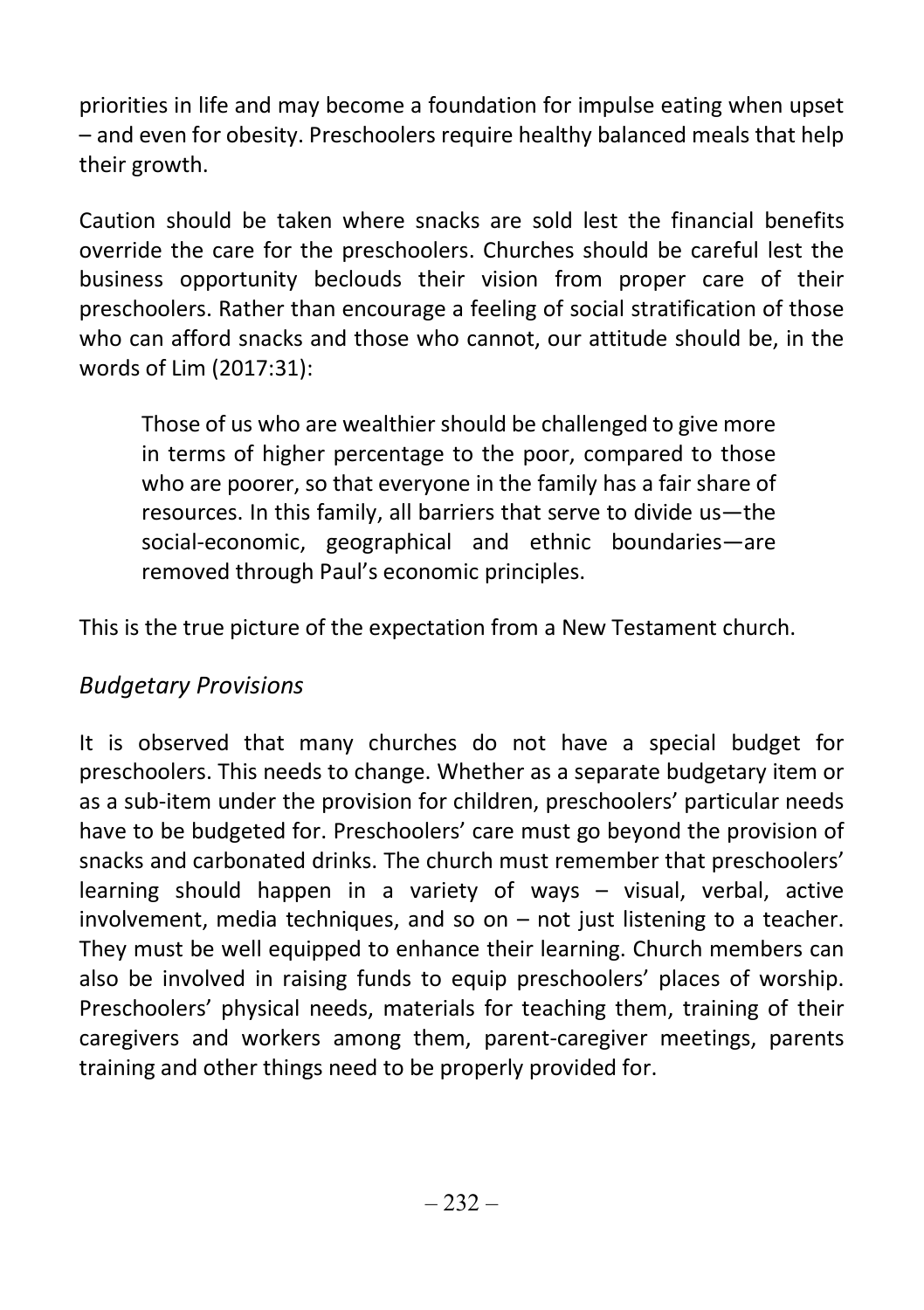### Provision of materials

All of the churches studied had some kind of provision of materials for preschoolers. While some had pictures that stayed on the walls perpetually, others had them well stowed away where teachers could get needed ones for use. Two of the churches did not have any provision for toys. One church has the children bring their toys from home and take them back while the remaining nineteen churches have toys for preschoolers. This shows the provision of toys and teaching materials is not unacceptable. However, the toys are sufficient in some places but inadequate in others. For improvement in this area, parents and workers should provide toys for preschoolers in keeping with their age, developmental growth, spiritual relevance and the locality. Play is the number one business of the child and directed play should be a priority. Parents and churches should ensure toys are sanitised regularly and are in good shape so as not to injure preschoolers. Teaching aids should also be varied and not the same ones used all the time. They should match the lesson on each occasion. Preschoolers should not be taught by rote.

While only three churches have separate toilet provisions for preschoolers, another three have toilets only children use but others do not. One church had their preschoolers urinate right outside the room and when the wind blew later, it blew the stench of urine inside. Churches need to provide more hygienic toileting facilities for preschoolers. While the benchmark of separate toilets for male and female children at a ratio of one toilet to ten preschoolers and one toilet to five teachers (Oyo State Government Ministry of Education 2010) may seem a tall order, churches should attempt to improve by providing more hygienic toilet facilities.

### Sleep Provisions

Many churches in the study that had provision for sleep for children had a general provision. While the big general mat or mattress is the Nigerian style, parents and church caregivers need to learn and get used to 'separate sleeping and resting, even for siblings, (because it) reduces the spread of disease from one child to another' (American Academy of Pediatrics 2012):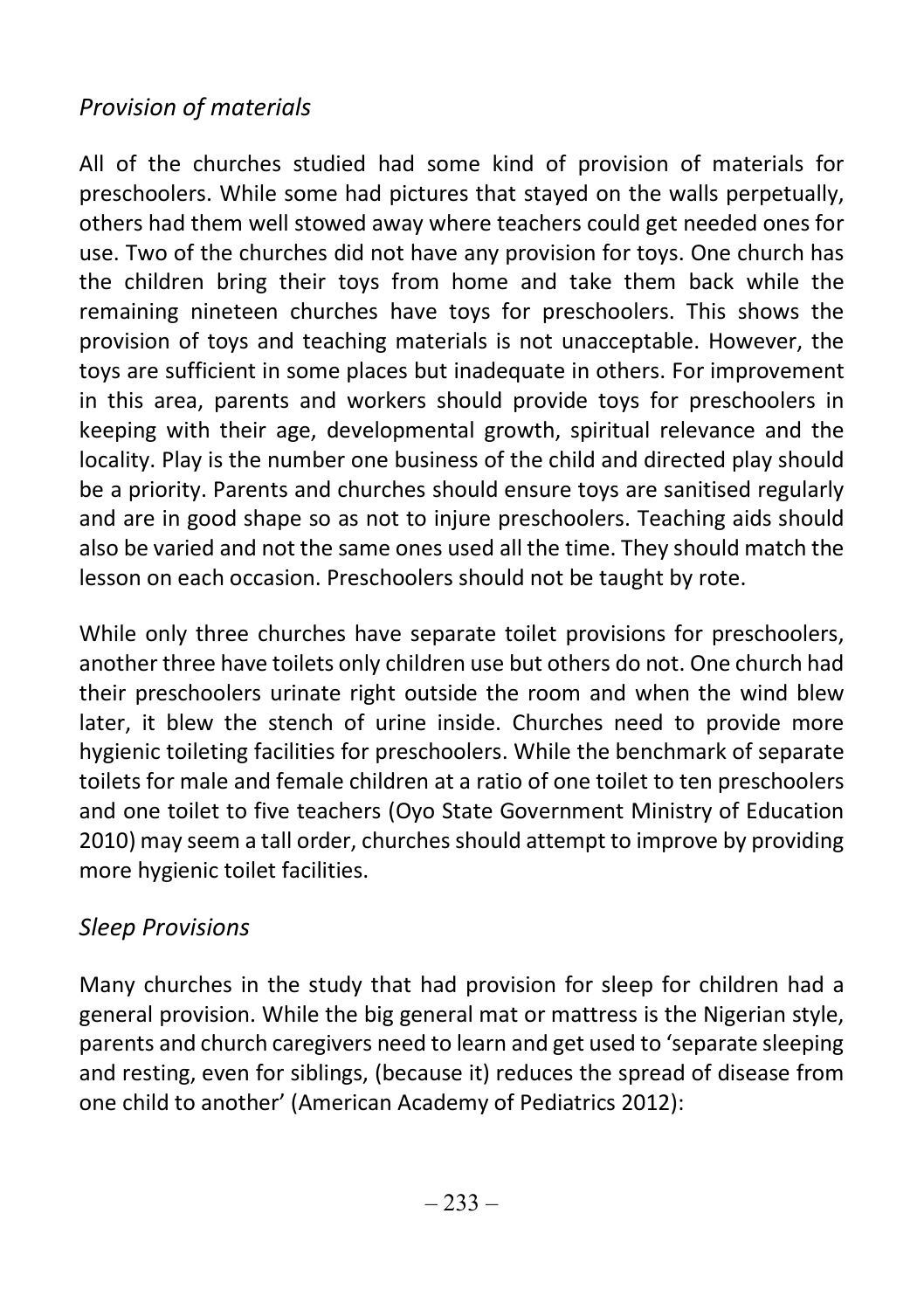Although children freely interact and can contaminate each other while awake, reducing the transmission of infectious disease agents on large airborne droplets during sleep periods will reduce the dose of such agents to which the child is exposed overall…

Because respiratory infections are transmitted by large droplets of respiratory secretions, a minimum distance of three feet should be maintained between cots, cribs, sleeping bags, beds, mats, or pads used for resting or sleeping… If the room used for sleeping cannot accommodate three feet of spacing between children, it is recommended for caregivers/teachers to space children as far as possible from one another and/or alternate children head to feet…

From time to time, children drool, spit up, or spread other body fluids on their sleeping surfaces. Using cleanable, waterproof, nonabsorbent rest equipment enables the staff to wash and sanitize the sleeping surfaces.

None of the respondents was aware of the detailed safety precautions described above. Parents and church caregivers need to be educated on the need to separate sleeping preschoolers – even twins! The recent global experience with COVID 19 makes this all the more important. Where individual cots, mats, mattresses and beddings cannot be afforded, parents can be saddled with the responsibility of providing mats/mattresses (and beddings) for their children to use in church, to be taken home regularly for washing/cleaning according to specification and the church can provide for visitors and new children. This will raise the standard of hygiene in Nigerian churches.

#### Provision of Trained Workers

The training of workers who work with preschoolers is very important. Matters raised in the foregoing and other matters need to be properly taught and imbibed by workers with preschoolers. They need to understand preschoolers, how they learn, standards of how to care for them, the ideal look and atmosphere of physical and emotional environments, what curriculum to use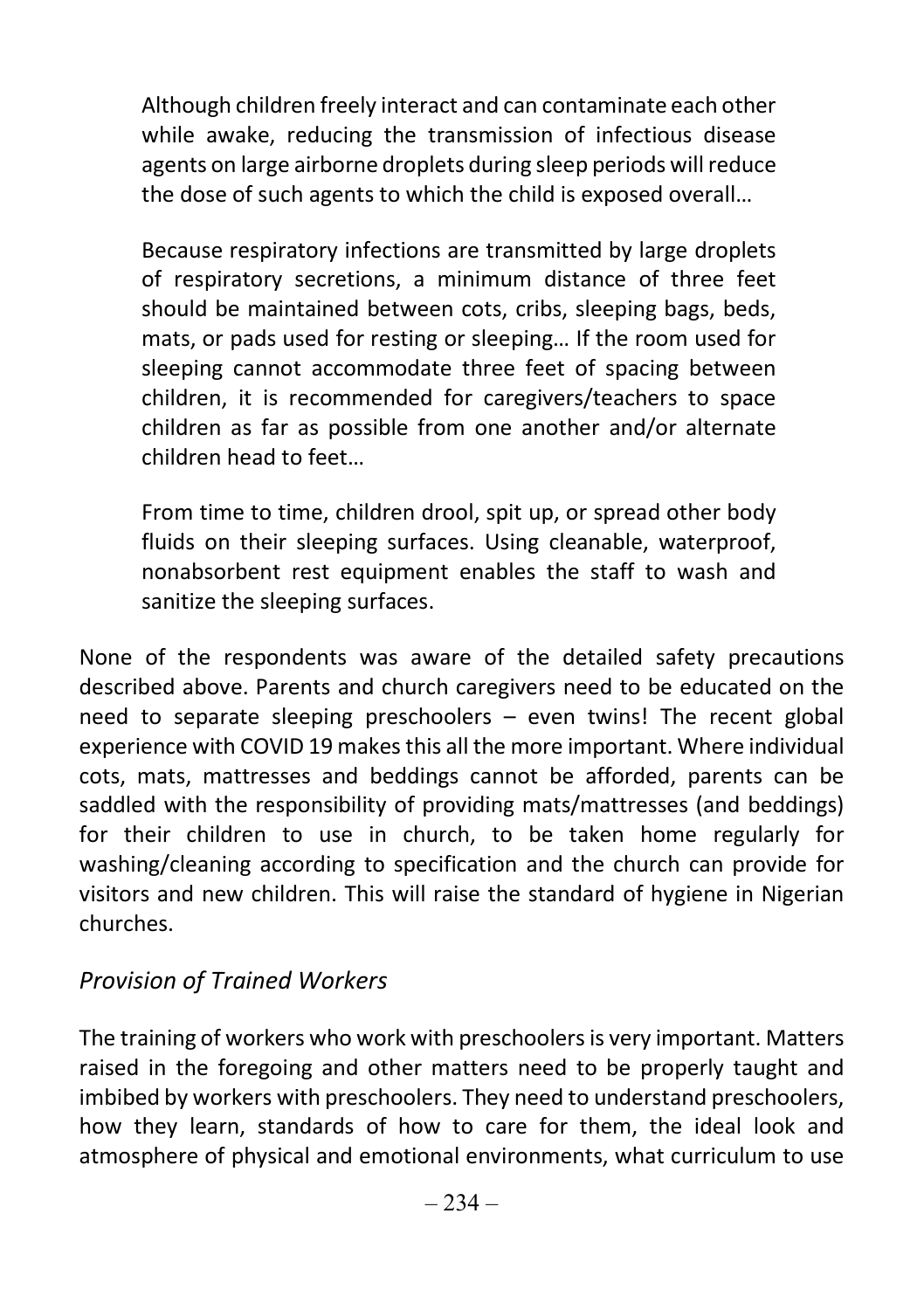and how to apply it; methods and materials for ministry to preschoolers, among other things. The Baptist denomination has multiple opportunities for training children's workers at Church, Association, Conference, Regional and Convention levels. The dimension that needs to be added is a greater emphasis on details on how to minister to preschoolers and the synergy expected between the home and the church.

Besides the need for appropriately trained workers, the ratio of workers to preschoolers is a very crucial area to examine. From the research done in the churches, while one church has no standard children's ministry, only seven church informants could provide the ratios as follow: one teacher to four preschoolers (3 churches), one teacher to five preschoolers (2 churches), one to six preschoolers and one teacher to 15 preschoolers respectively. On a different note; due to the many teachers in the chapel where students in the higher institution take care of the preschoolers, they have more teachers than others, and so serve on a roster basis. None of the other respondents knew the exact number of preschoolers among the children in the churches they represented but gave ratios of one to five, one to six, one to seven, one to fifteen, one to twenty and so on as the ratio of children's workers to the total number of children. The fact that there are teachers and other helpers is commendable. Those who have a ratio of one to four or one to five are also commendable.

However, there is the tendency to reduce adequate care when the ratio of preschoolers to teachers and caregivers is too high. Though writing on preschool centres, the submission by Schachner et al. (2016) is still apt:

Appropriate teacher-child ratios are one of the main aspects of a high-quality early childhood program. Studies show that lower class sizes and smaller teacher-child ratios may improve child outcomes, help reduce behavior problems, lower rates of special education placements, reduce teacher stress, and improve the teacher's experience.

Just as in preschool centres, so it is for the church setting. The problem of an inadequate number of teachers/workers per preschooler is not limited to Nigeria or the church setting. One of the main findings in the 2019 North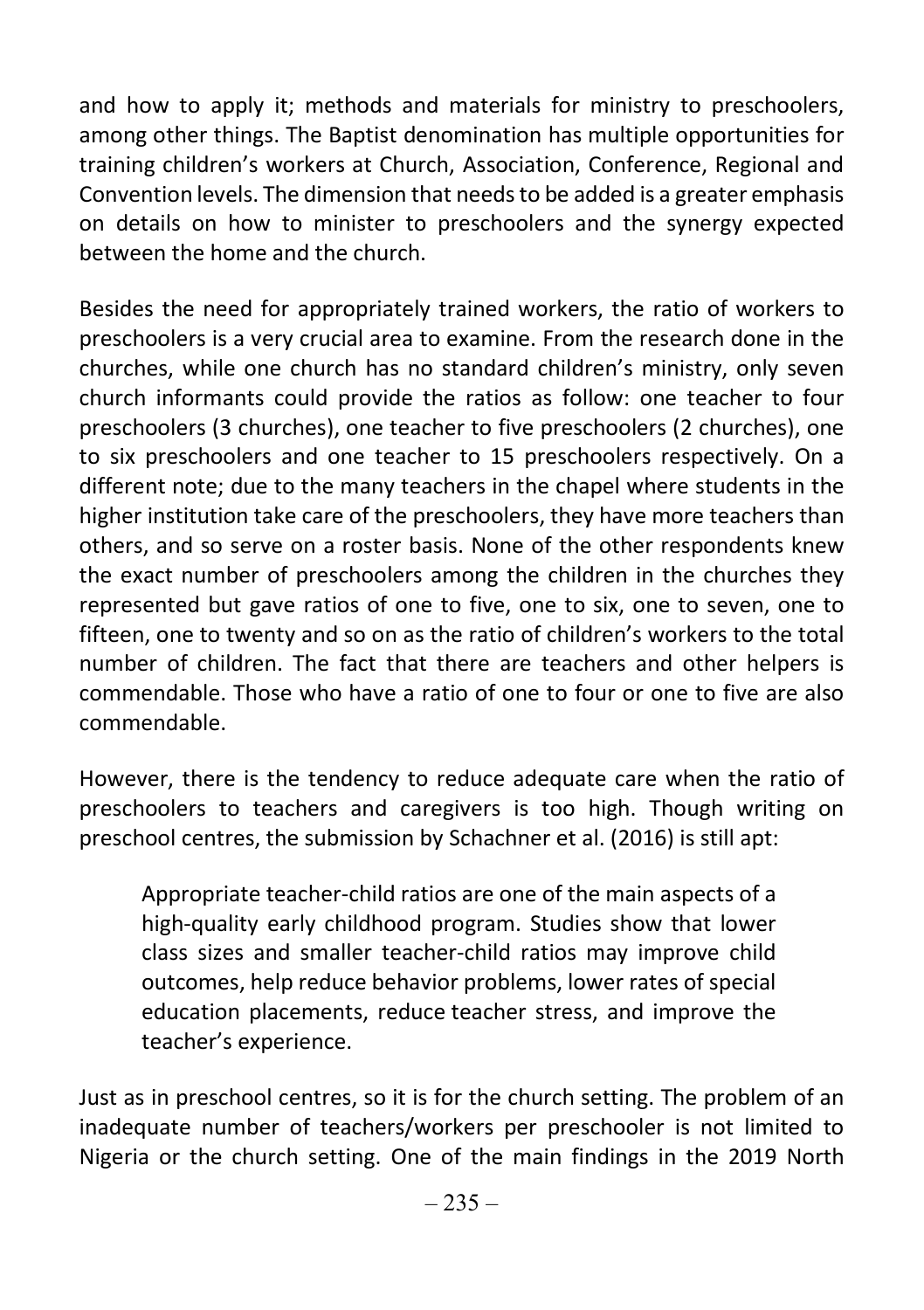American Child Care Benchmark Report is that 57% of respondents have less staff employed than they need (Himama 2019). Lewsader and Elicker (2015) also discovered inadequate staffing in unlicensed early childhood facilities. The widespread and international nature of the problem does not however absolve the church of the need to improve on what she has.

Schachner et al. (2016) explain that the teacher-child ratio depends on class size. Thus, the first step is to determine the class size. Churches need to know how many children they have on role in the preschool section. Not all churches have an attendance register. It is important to have records that include names, ages, parents' names, phone numbers, physical address, allergies, feeding patterns, and other necessary details that will help in the care of preschoolers. There should be adequate knowledge of the number of preschoolers in each group. There should be a regular check of who is present to follow up on their growth, relate with families and follow up on absentees. The number on the role also helps determine the teacher-preschooler ratio that is ideal.

The ratio given by Oyo State Government for nursery schools is one caregiver to ten pupils and ideally not more than thirty pupils in a class (2010:9). Furthermore, the ratio for preschool centres and home care centres as given by the National Association for the Education of Young Children (NAEYC) can serve as a reliable guide. For those beginning at preschool centres, i.e., children from birth to three years, the suggested ratio is one teacher to four children. For three-year-olds, the recommended class size is not to exceed 17 and the suggested number of teachers is no less than two while for ages four and five, the suggested ratio is a maximum of 20 children in a class with no less than four adult caregivers – two teachers and two helpers. That gives a ratio of one to five.

For family childcare, the recommendation of NAEYC as cited by Schachner et al. (2016) is one child care provider to 4 toddlers and infants with no more than 2 of them under the age of 18 months and one child care provider to a maximum group size of 6 children with no more than 2 children under the age of two. These numbers are inclusive of the children of the caregiver within the age range if they are also around. Here, many child care services and church provisions for preschoolers leave much to be desired. Parents, caregivers and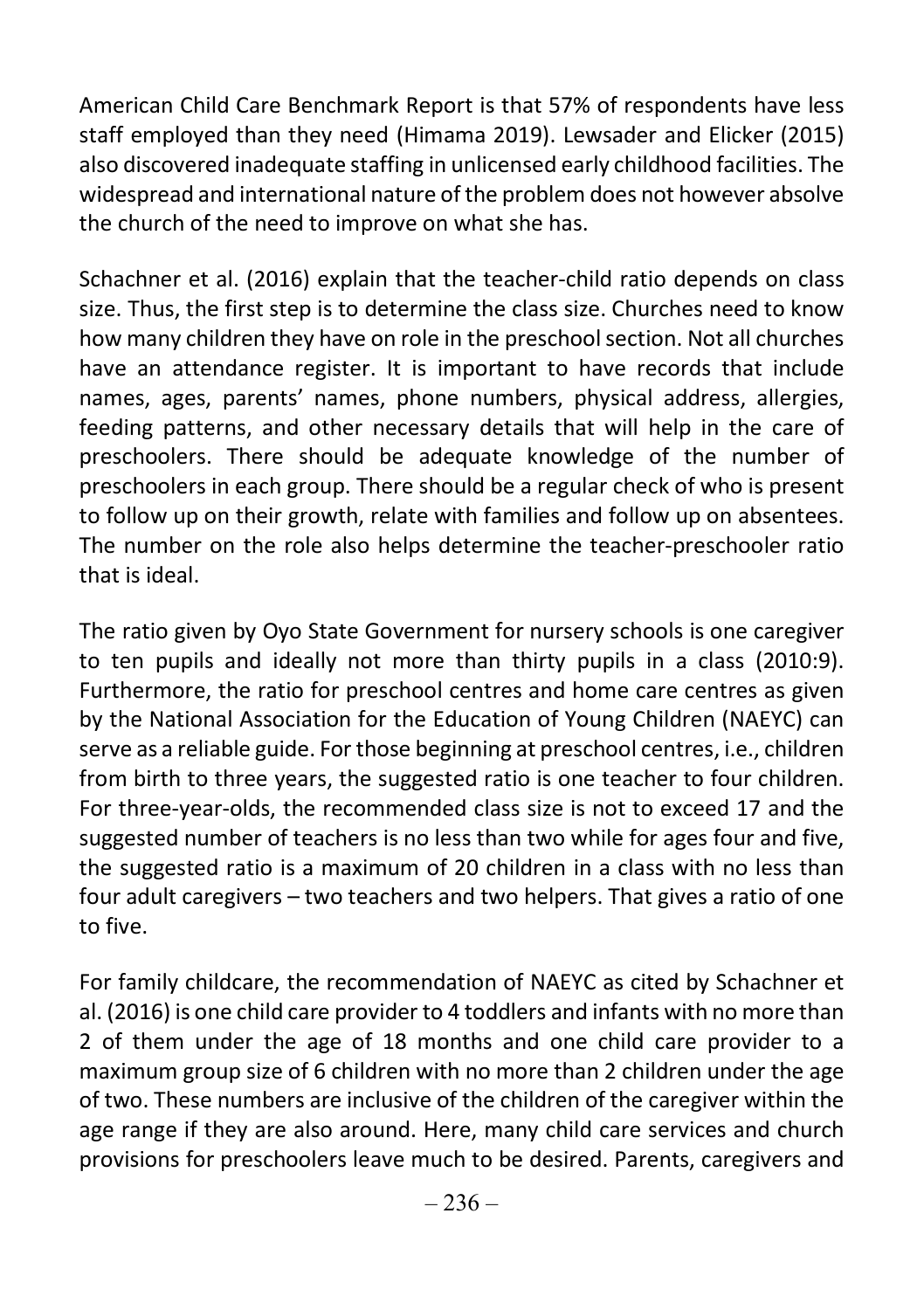church workers need to be educated on these ratios and deliberate attempts need to be employed to see to it that they are adhered to.

### Open Church Doors

Any time the church doors are open, preschoolers must not be left out. Part of laying a good spiritual foundation for children is to allow them to have opportunities to worship with the adults (Chromey 1991:174). Children (including preschoolers) should be involved in both being ministered to and using their talents and gifts to bless the body of Christ. Some churches destroy the beauty of koinonia or fellowship by not allowing children to speak, touch musical instruments or participate in any part of church life (Ayo-Obiremi 2016:120). This is wrong, for, as young as they are, the voice of the preschoolers should also be heard in the church. There should be regular opportunities for intergenerational worship with the adults where they see adults model worship and they are also involved. Programmes like Sunday School, Bible Study, Holiday Bible School, discipleship lifestyle, missions emphasis, social events, picnics, retreats, revivals, night vigils and so on must be planned in such a way that there is either a preschooler's section or the preschooler is adequately provided for in the programme planned for adult and youth members of the church.

### Special Church Provision for Preschoolers

Other ministry opportunities purposefully for preschoolers include prenatal ministry, cradle roll ministry, after school care ministry and mother's day out. Prenatal ministry is a ministry to unborn babies through their parents. A prenatal ministry can develop a bond between young parents and the church (Ashcraft 1991:111). As the expectant mother is being ministered to, the unborn child is indirectly being ministered to as well.

Cradle roll ministry is ministry to families with infants and toddlers. The cradle roll ministry goes into homes and also makes provision at the church for the care of infants and toddlers (Wilson 1991:231). The after-school care ministry aims to provide quality care for children after school, especially for children of parents who work outside the home and may not come back from work by the time the school closes. Parents in the workforce often require care for their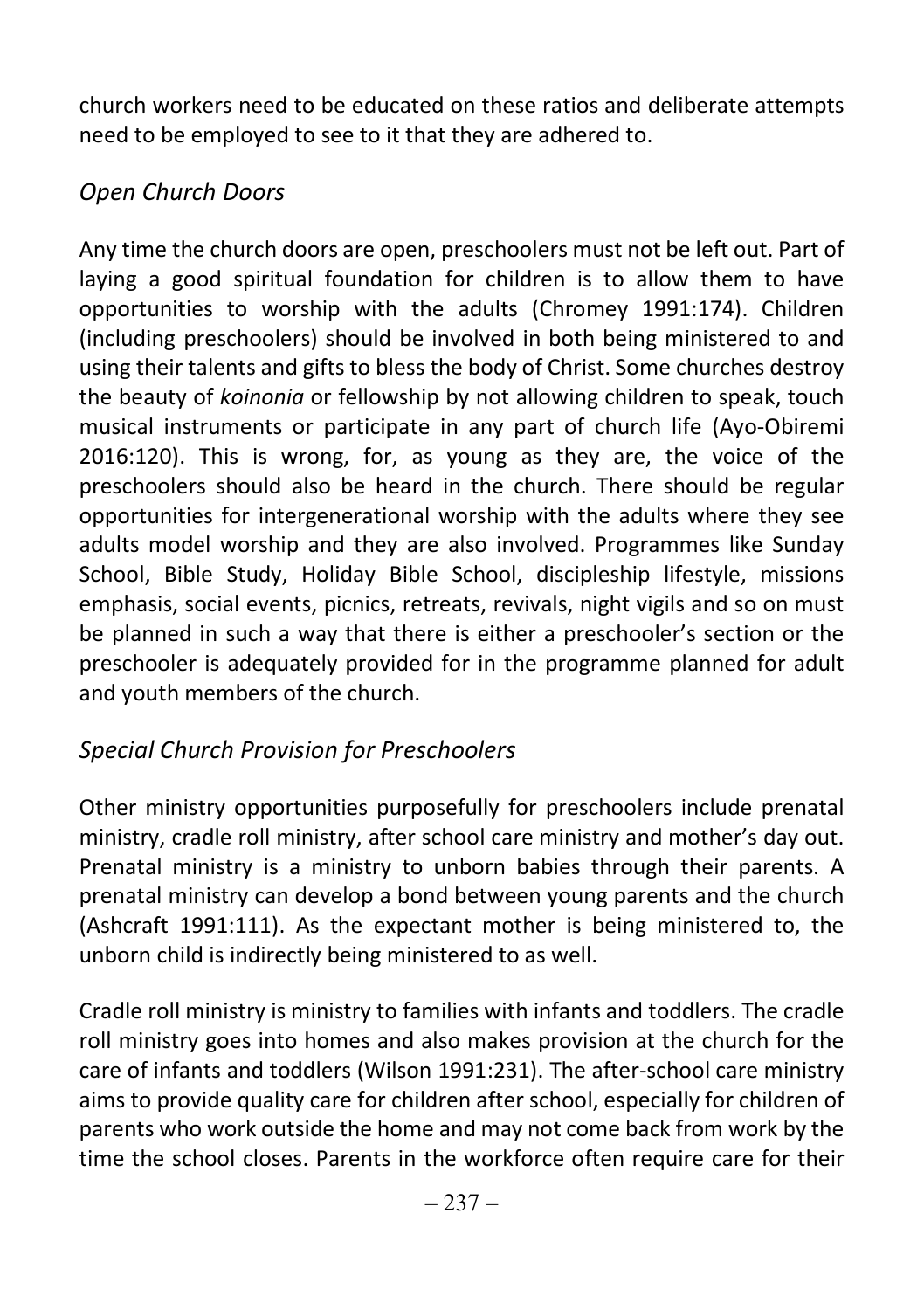preschool-aged children and before and after school care for their school-age youngsters (Choun and Lawson 1993:251). Mothers' day out is a day set aside to give mothers with preschoolers free time and rest time while preschoolers are being lovingly cared for by the church for free or at an affordable token fee.

The alert local church can do much to support and aid parents in their role of child training by providing training for parents on how to rear their children, providing the home with a programme of Christian education that supplements and supports parents in their task of nurture and by providing a programme of Christian education that incorporates biblical principles of child nurture. Furthermore, churches can provide husband and wife teams who can function like parents to the preschoolers as children should have experiences that are like a close-knit family and not be lost in the crowd (Getz and Getz 1986:588).

Where the church has provisions as stated above, parents should cooperate with teachers and children's workers in all areas, including discipline. Parents should encourage their children to be part of a Christian education programme by taking them to church for programmes on time, talking about the importance of church programmes, encouraging children to prepare for church meetings and lessons, encouraging Bible reading and scripture memorization. They should also encourage the workers who minister to children, among other things.

### Parent-Church Caregiver Meetings

In working together to care for and minister to pre-schoolers, parents and church workers need to have times when they meet. From the research done in the focus group discussions, only one church had formal parent-teacher meetings and it was held only twice in a particular year and annually thereafter for a short time. It was not sustained after the children's pastor left for another church. Others have informal discussions with parents – one on one – but mostly when there is a challenge or something that needs to be corrected in the preschooler's life rather than a regular communication of the content of learning, how to understand and care for the preschooler and such matters.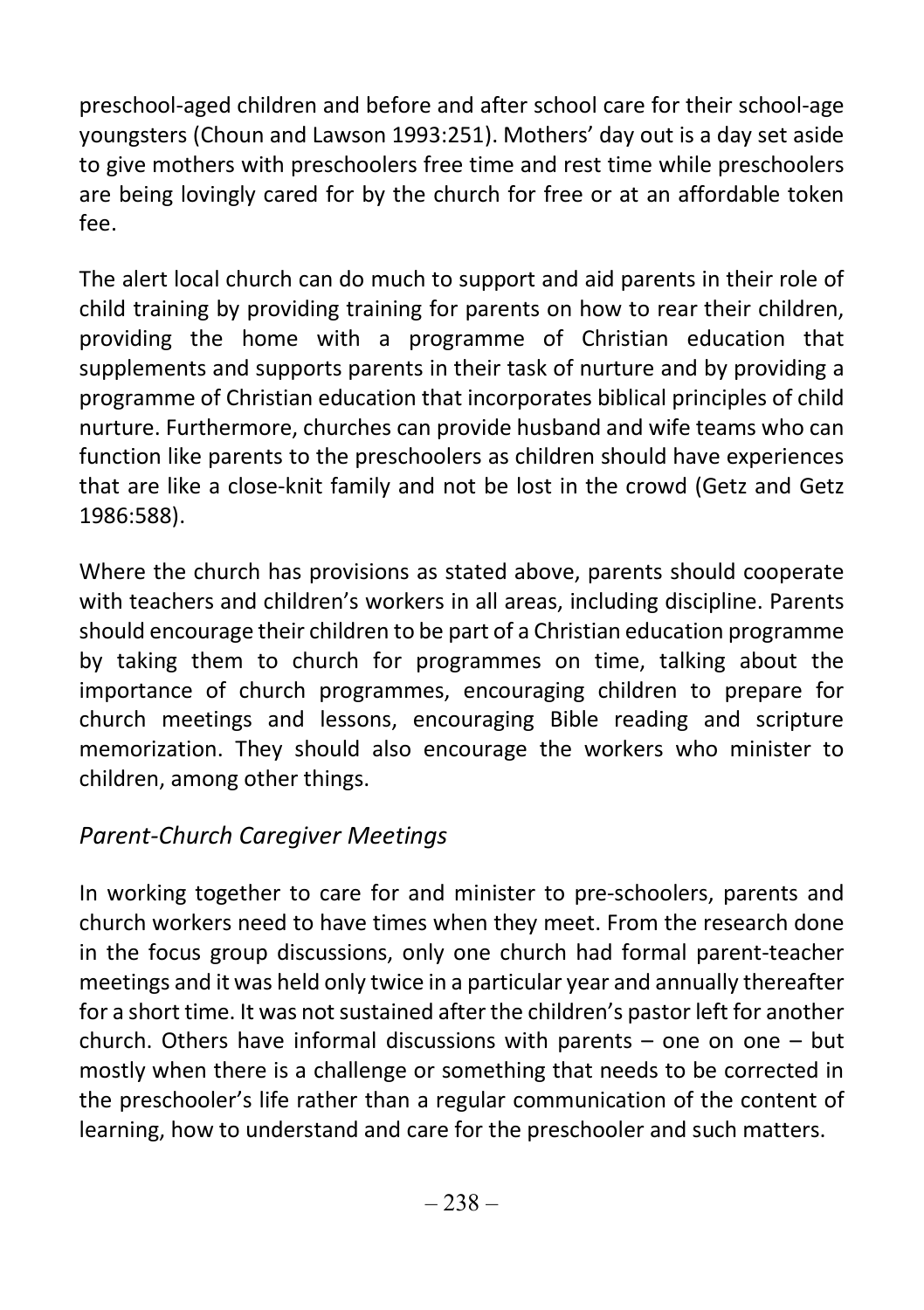Though her book was published in 1958 and focused on the kindergarten as a church-school plan Dillard (1958:132-141) has useful information on the church and parents working together. The 'teachers' in the church need to prayerfully plan and think through the kinds of meetings that can help parents understand their preschoolers better and the methods to employ for each meeting. Options include lectures, discussion, films, observation, and individual conferences, among others. Such meetings need to be publicized ahead of time, parents carried along, and they need to be made worth the time parents and church workers invest in it. There should be specific discussions to help parents improve on the care of their preschoolers and some of the things discussed above may be included.

# Conclusion

There is no better time to take the teaching of God to children (and especially preschoolers) more seriously than at this time of the life and existence of the world, nation, church and family. Ministry to preschoolers is a divine assignment given to parents and the home which has to be done in partnership with the church. Parents and the church should work together to lovingly provide for preschoolers physically, emotionally and spiritually by providing for their cognitive, physical, spiritual and all-round development. Parents should constantly remember that the care of their preschoolers is their divine assignment and the church should remember she is Christ's body who should equip, strengthen and support parents in this assignment.

Beyond physical provisions of food, shelter and safety, preschoolers should be given an enabling emotional environment both at home and in the church where they are safe to express their feelings with adults to guide them. They need to be trained by parents and church workers to be the social beings that God made them – sharing toys and utensils in love, yet recognising individual differences and the need for healthcare. While some Nigerian cultural values and practices are okay for the care of preschoolers, others need to be reexamined in the light of scripture, educational exposure and health principles.

There is a need to improve on care for and ministry to preschoolers in terms of the understanding that the command is to parents originally, in terms of the provision of adequate healthy food and water, an appropriate ratio of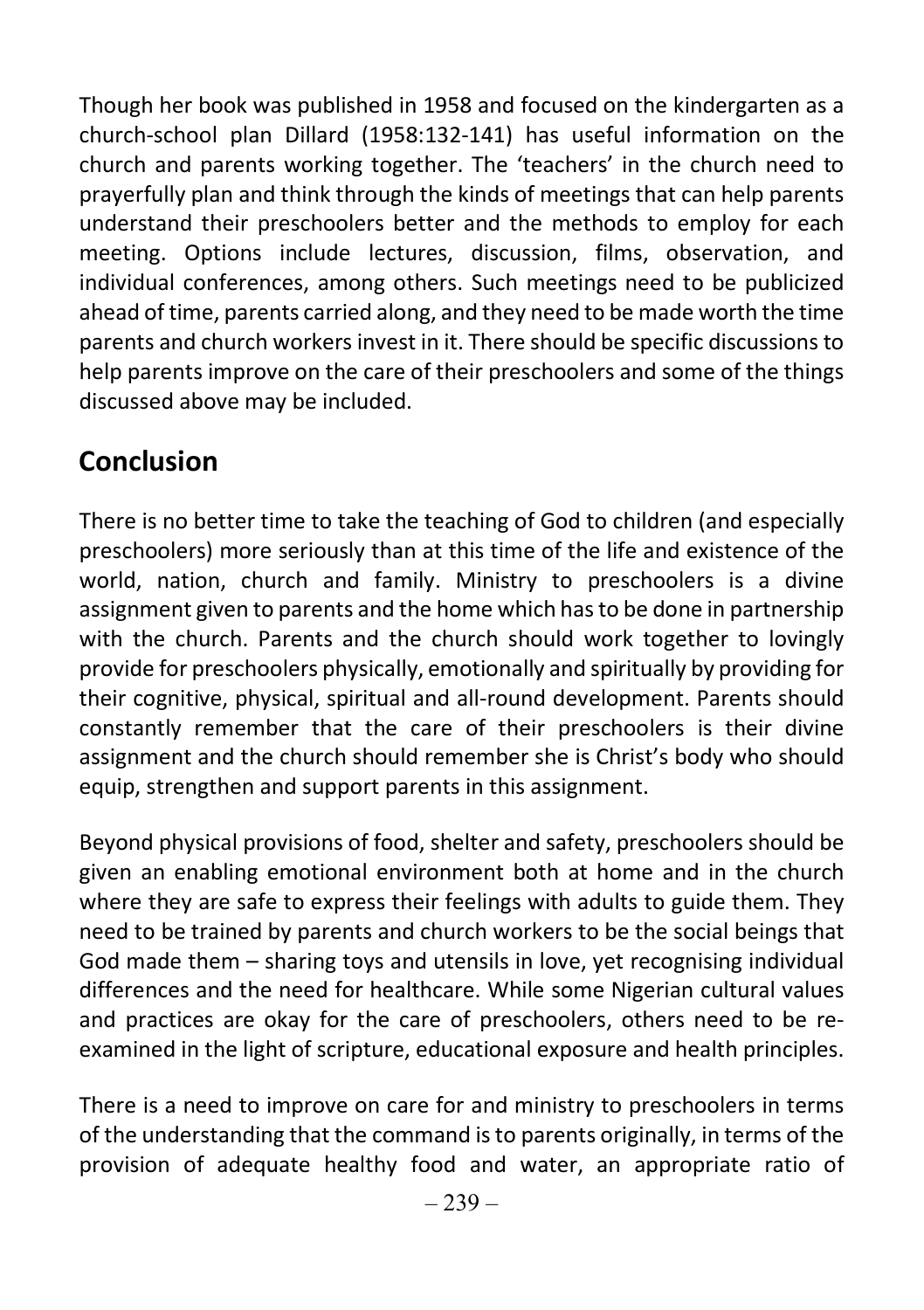caregivers to preschoolers, toilet facilities, sleeping provisions that are healthy, age-appropriate teaching and in many other areas. Each home and each church need to evaluate their current situation and improve on ministry to their preschoolers – beginning with the parents and being supported by the church. Christian educators should help parents and the church understand their respective roles, train them, have meetings with them and provide the needed curriculum, materials and methods that will help them. Churches, through their Education Ministry, need to agree on a benchmark for preschool ministry so all preschoolers will benefit from quality care. When all work together, the goal of Christian education in respect to ministering to preschoolers will improve and the family and church could be said to have obeyed Christ's instruction to let the little children come.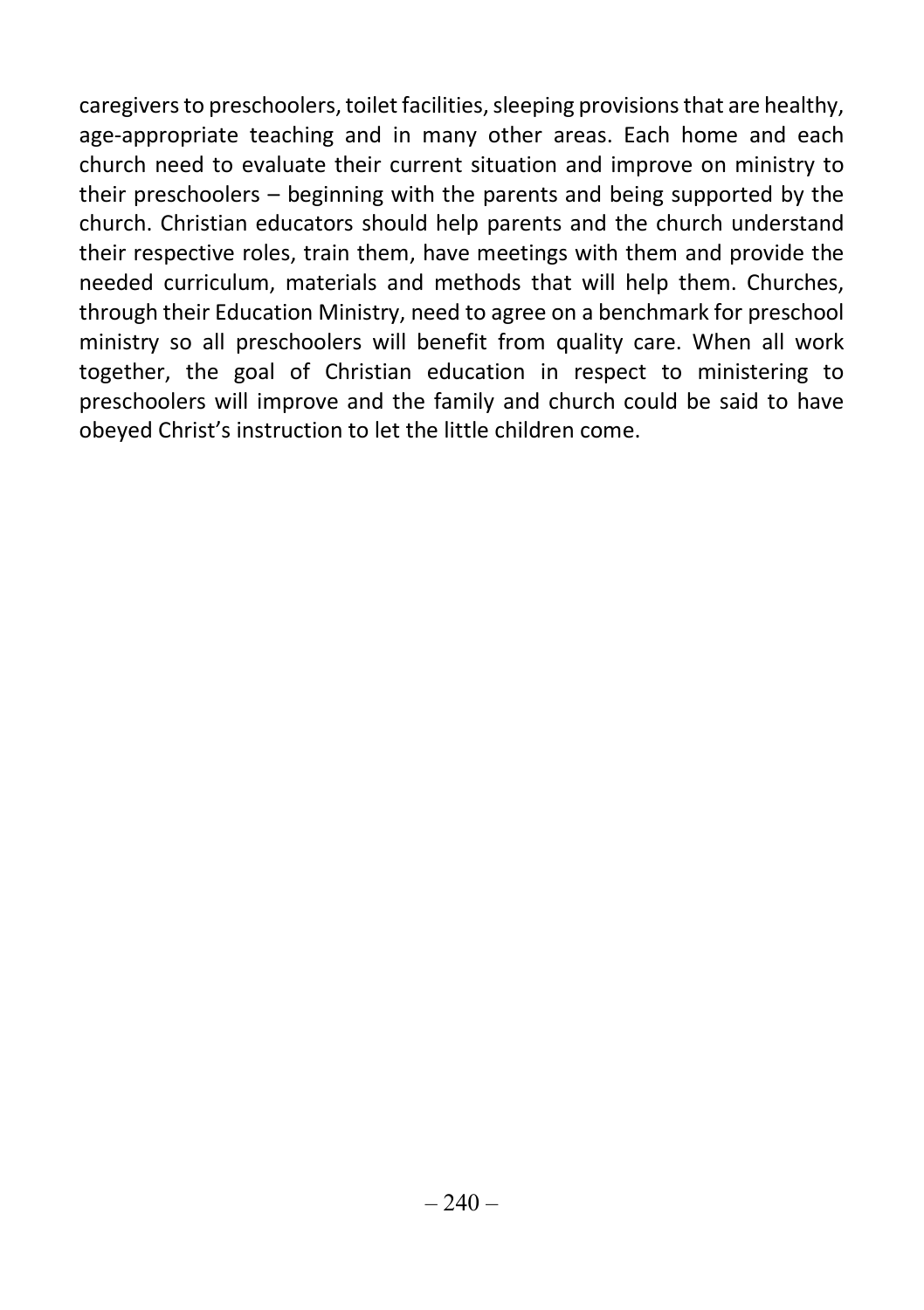# Bibliography

American Academy of Pediatrics. 2012. "Safe Sleep Practices and SIDS/Suffocation Risk Reduction." NRC. Retrieved September 22, 2021 (https://nrckids.org/CFOC/Safe\_Sleep).

Ashcraft, V. 1991. "Power of prenatal ministry." Pp. 109-111 in Children ministry that works. Colorado: Group Publishing.

Ayo-Obiremi, O. 2016. Reviving Christian education ministry. Ibadan: Baptist Press.

Barnes, H. 1991. "Learning that grows with the learner: an introduction to Waldorf education." Educational Leadership 52-54. (https://files.ascd.org/staticfiles/ascd/pdf/journals/ed\_lead/el\_199110\_barn es.pdf).

Blackwell, M.F. 1983. Called to teach children. Nashville: Broadman Press.

Chacko, M.M. 2009. "Maria Montessori and the champions of the child." Pp. 73-82 in Children at risk : issues and challenges (a reader for holistic child development education), edited by J.B. Jeyaraj, C. Gnanakan, T. Swaroop, and P. Phillips. Bangalore: Christian Forum for Child Development.

Choun, R.J. and M.S. Lawson. 1993. The complete handbook for children's ministry. Nashville: Thomas Nelson Publishers.

Chromey, R. 1991. "Innovative children's church." Pp. 174-180 in Children ministry that works, edited by J.L. Roehlkepartan. Colorado: Group Publishing.

Dillard, P.H. 1958. The Church Kindergarten. Nashville: Broadman Press.

Embassy of The People's Republic of China in The Federal Republic of Nigeria. 2015. "Nigeria Culture." Embassy of The People's Republic of China in The Federal Republic of Nigeria. Retrieved January 20, 2021 (https://www.fmprc.gov.cn/ce/ceng/eng/zngx/whjl/CulturalExchanges/).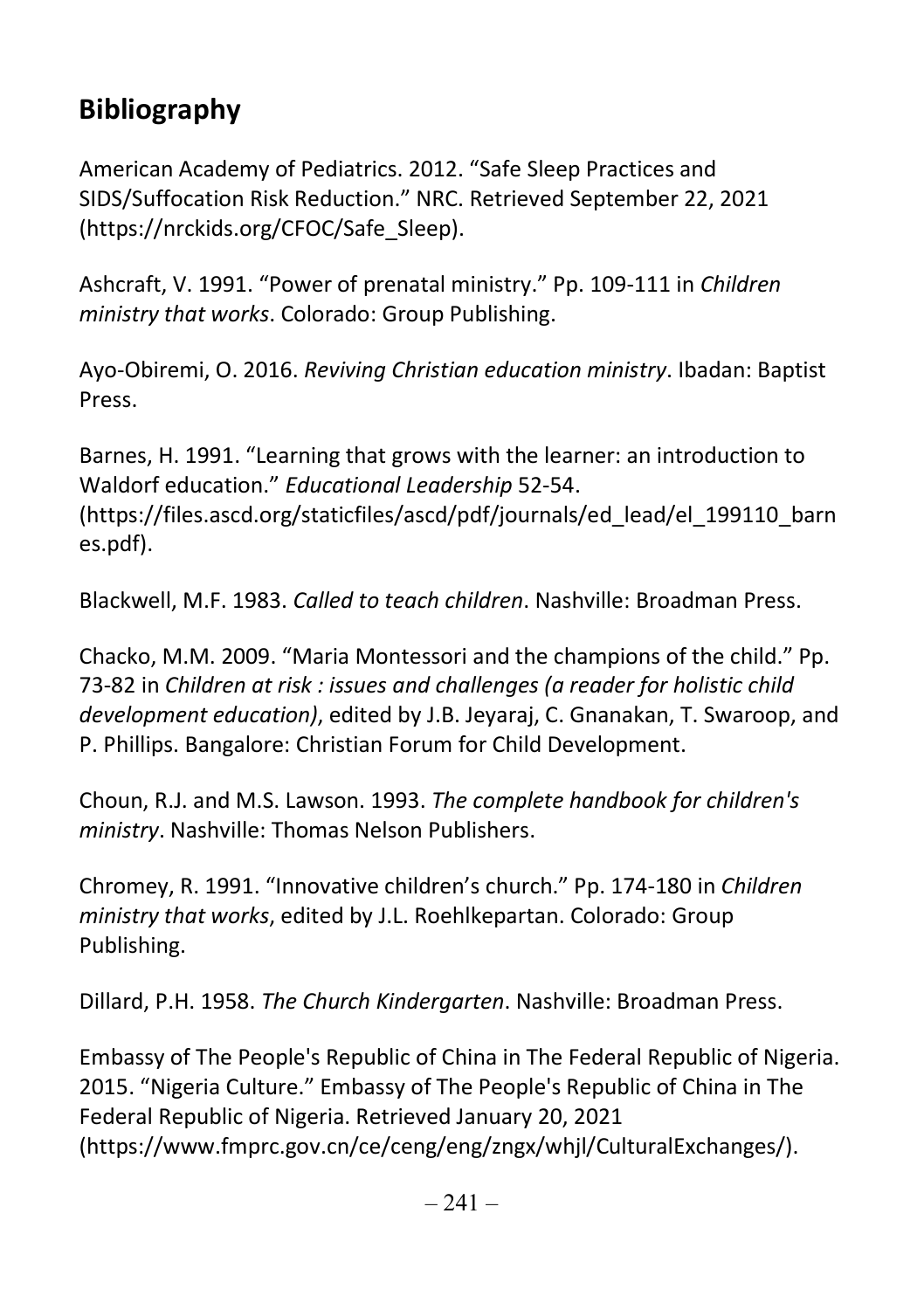Flanagan, M.I. 1991. "Discovering the world with preschoolers." Pp. 121-128 in Children ministry that works, edited by J.L. Roehlkepartan. Colorado: Group Publishing.

Getz, G.A. and W. Getz 1986. "The Role of the Family in Childhood Education." Pp. 577-593 in Childhood Education in the Church. Chicago: Moody Press.

Hall, M.J. 1980. New directions in children's ministries. Kansas City: Beacon Hill Press.

Himama. 2019. "Child Care Statistics and Industry Trends." Himama. Retrieved September 22, 2021 (https://go.himama.com/rs/184-QZH-075/images/2019 Benchmark Survey.pdf).

Kim, G.J. and M. Umayahara. 2010. "Early Childhood Care and Education: Building the Foundation for Lifelong Learning and the Future of the Nations of Asia and the Pacific." International Journal of Child Care and Education Policy 4:1-13.

Lewsader, J. and J. Elicker. 2015. "Church Sponsored Child Care: Association of Regulatory Level with Quality." International Journal of Child Care and Education Policy 7(2):67-88.

Lim, K.Y. 2017. "Paul the economist?: Economic principles in Pauline literature with the Jerusalem collection as a test case." Evangelical review of theology 41(1):19-31. (https://web-b-ebscohostcom.uplib.idm.oclc.org/ehost/pdfviewer/pdfviewer?vid=3&sid=1a4c8554- 18e4-4ed7-a22f-4020b89ed82c%40pdc-v-sessmgr01).

McLeod, S. 2018. "Erik Erikson's Stages of Psychosocial Development." Simply Psychology. Retrieved January 22, 2021 (https://www.simplypsychology.org/Erik-Erikson.html).

Ogletree, E.J. 1997. "Waldorf education: theory of child development and teaching methods." Eric. Retrieved September 18, 2020 (https://files.eric.ed.gov/fulltext/ED420418.pdf).